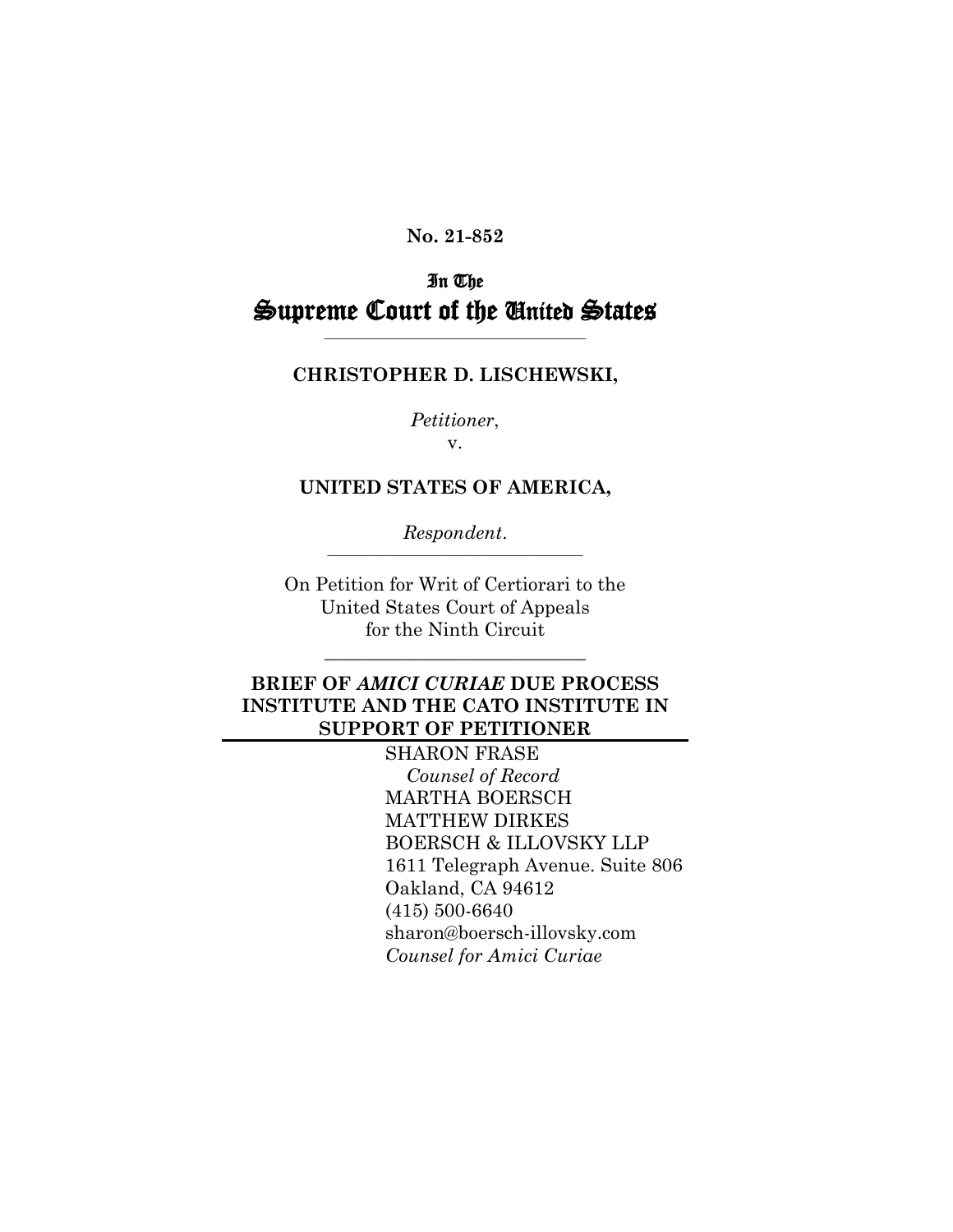# **TABLE OF CONTENTS**

i

| INTERESTS OF AMICI CURIAE1                                                                         |
|----------------------------------------------------------------------------------------------------|
| INTRODUCTION AND SUMMARY OF                                                                        |
|                                                                                                    |
| The Per Se Rule Relieves The Government<br>$\mathbf{I}$<br>From Proving An Essential Element Of An |
| II. The Per Se Rule Cannot Coexist With The<br>Constitutional Rights Afforded Criminal             |
| III. The History Of The Sherman Act Supports                                                       |
| The Sherman Act of 1890 11<br>A.                                                                   |
| B.                                                                                                 |
| C.<br>An Increased Criminal Penalty 14                                                             |
| IV. The Petition Presents A Question of Great And                                                  |
|                                                                                                    |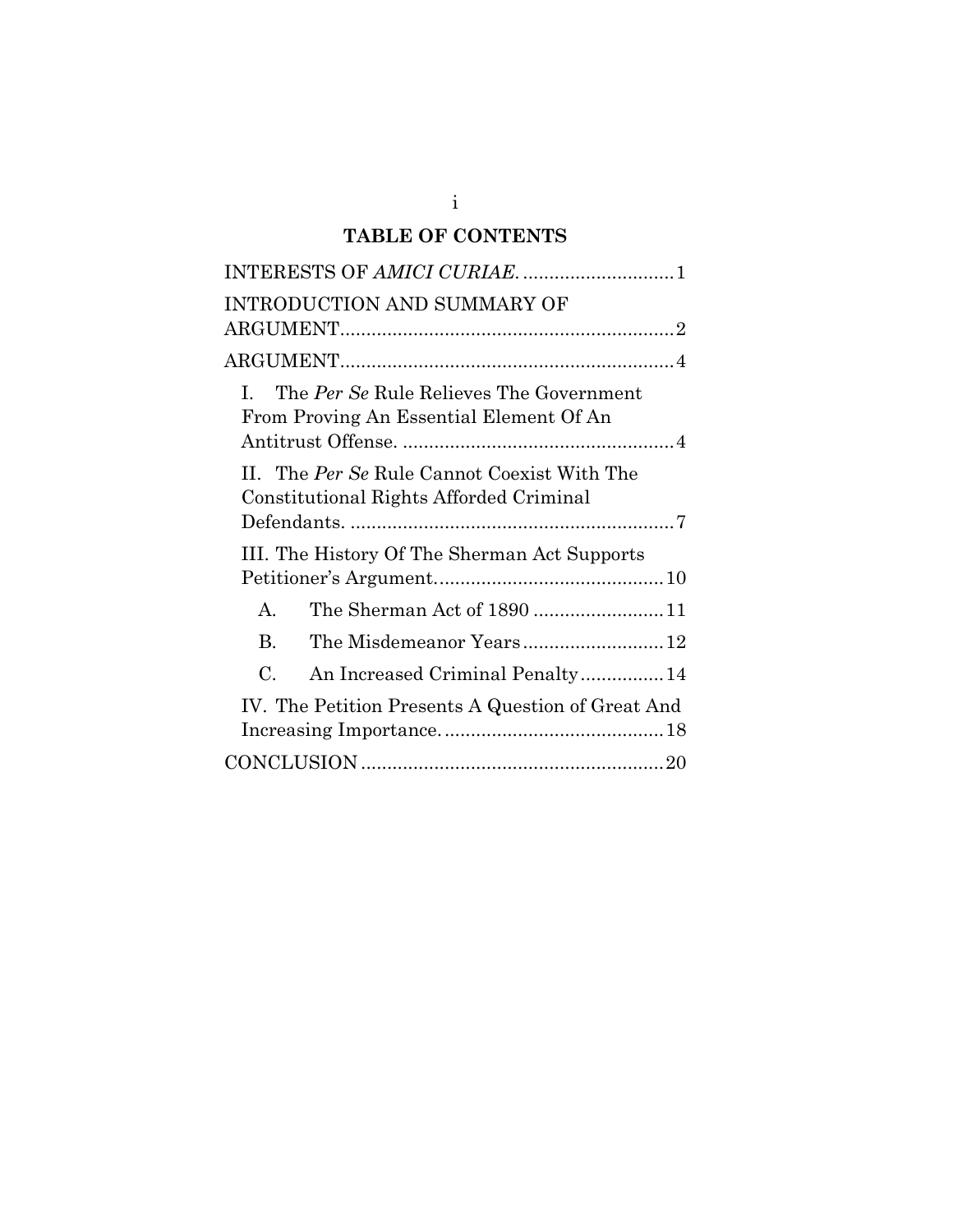# **TABLE OF AUTHORITIES**

# **Cases**

| Albrecht v. Herald Co.,                                                                    |
|--------------------------------------------------------------------------------------------|
| Arizona v. Maricopa County Medical Society,                                                |
| Board of Trade of City of Chicago v. United States,                                        |
| Carella v. California,                                                                     |
| Continental T.V., Inc. v. GTE Sylvania Inc.,                                               |
| Dr. Miles Medical Co. v. John D. Park & Sons Co.,                                          |
| Francis v. Franklin,                                                                       |
| Leegin Creative Leather Products, Inc. v. PSKS, Inc.,                                      |
| Morissette v. United States,                                                               |
| National Collegiate Athletic Association v. Board of<br>Regents of University of Oklahoma, |
|                                                                                            |

# ii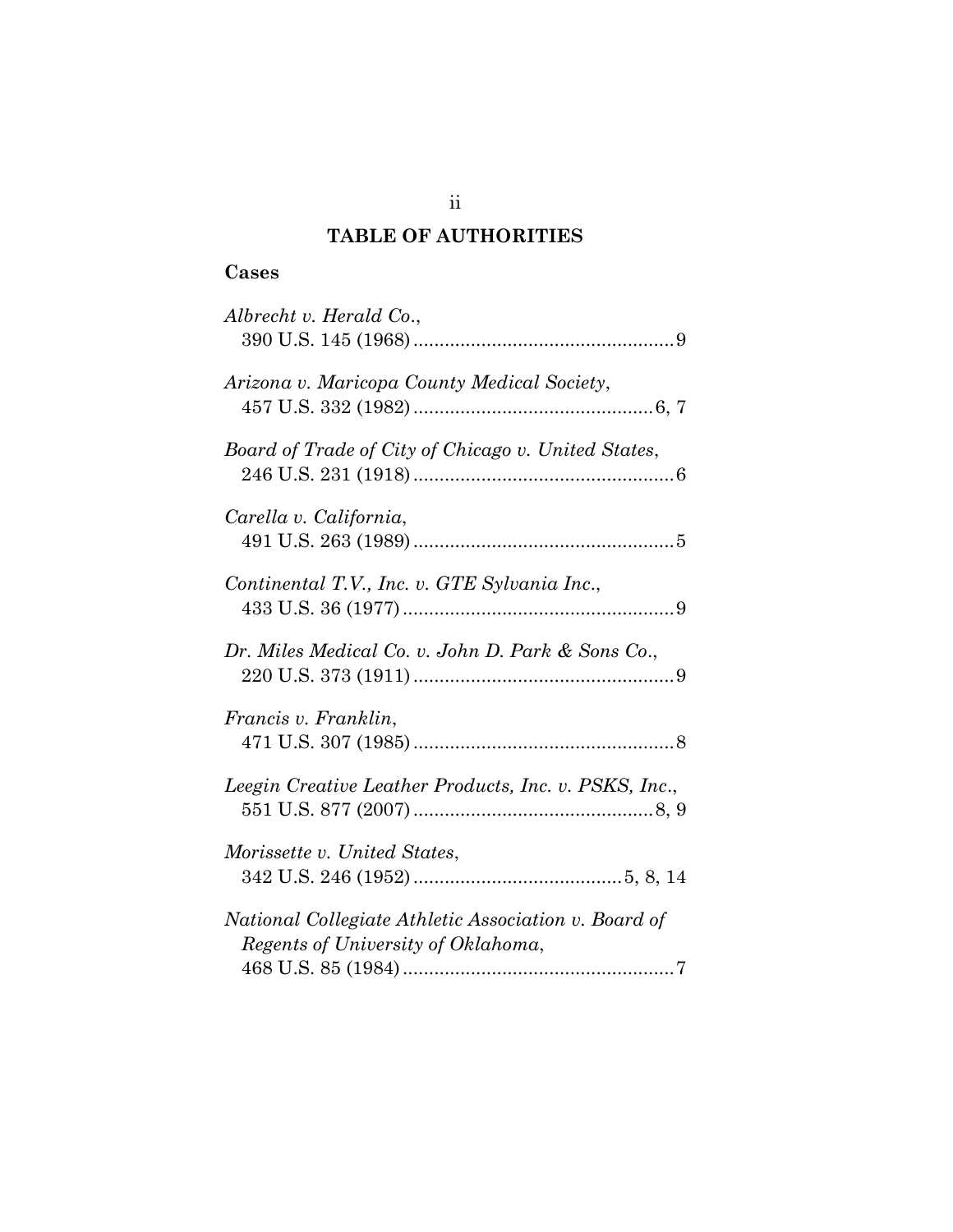| Ohio v. American Express Co.,                  |
|------------------------------------------------|
| Sandstrom v. Montana,                          |
| State Oil Co. v. Khan,                         |
| United States v. Arnold, Schwinn & Co.,        |
| United States v. Booker,                       |
| United States v. Davis,                        |
| United States v. Frankfort Distilleries, Inc., |
| United States v. Gaudin,                       |
| United States v. Haymond,                      |
| United States v. Socony-Vacuum Oil Co.,        |
| United States v. Trenton Potteries,            |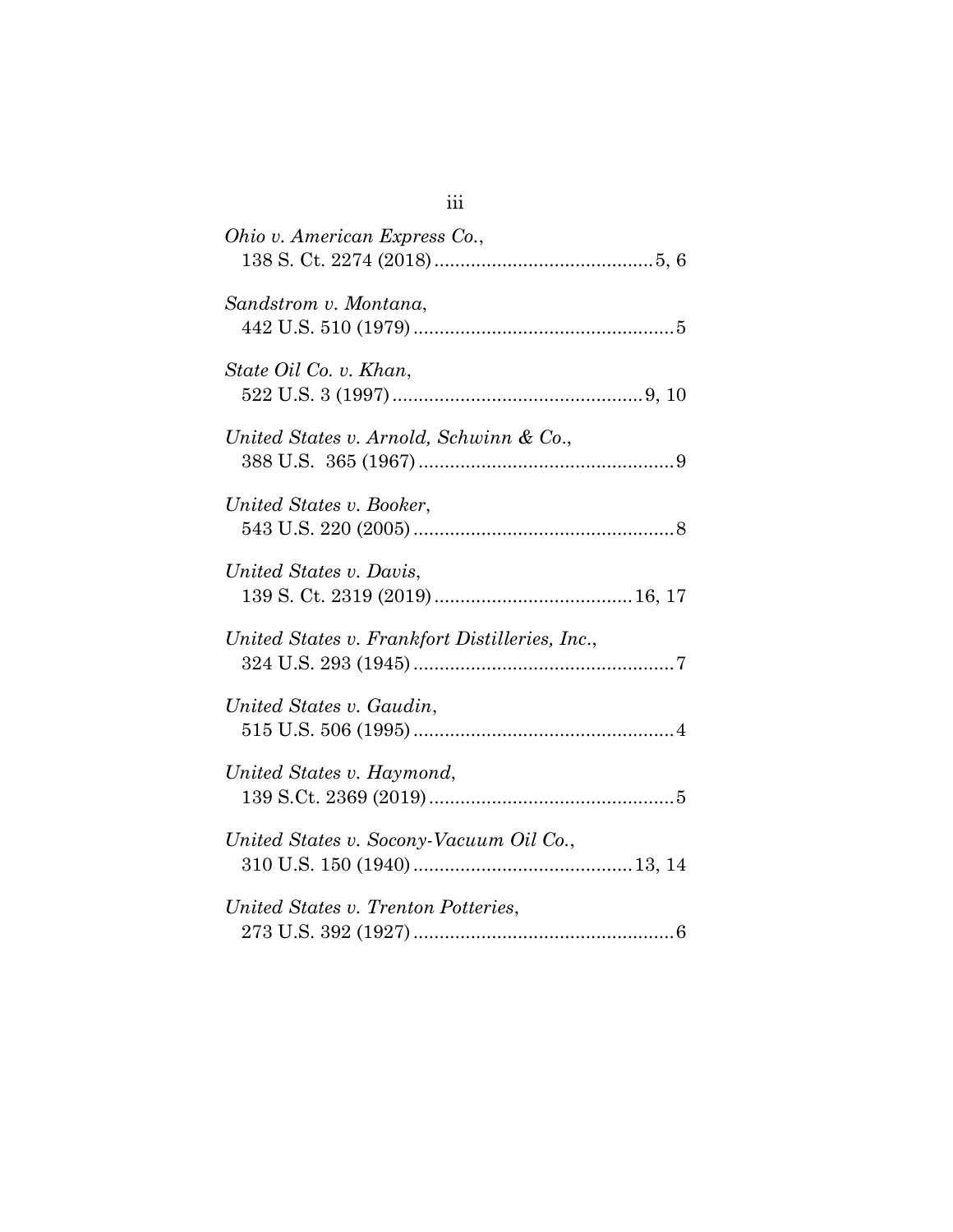| United States v. U.S. Gypsum Co., |  |
|-----------------------------------|--|
|                                   |  |

iv

# **Statutes**

# **Constitutional Provisions**

# **Other Authorities**

| 149 Cong. Rec. S13520 (daily ed. Oct. 29, 2003)  16                                                                                                                                                        |
|------------------------------------------------------------------------------------------------------------------------------------------------------------------------------------------------------------|
| Andrew S. Oldham, Sherman's March (in) to the Sea,                                                                                                                                                         |
| Antitrust Criminal Penalty Enhancement and Reform<br>Act of 2004, Pub. L. No. 108, 118 Stat. 661 (2004)16                                                                                                  |
| Antitrust Procedures and Penalties Act of 1974, Pub.                                                                                                                                                       |
| Carl Shapiro, Antitrust in a Time of Populism, 61 Int'l                                                                                                                                                    |
| Department of Justice, Anitrust Division, federal<br>Trade Commission, Antitrust Guidance for Human<br><i>Resource Professionals</i> (October 2016),<br>https://www.justice.gov/atr/file/903511/download.3 |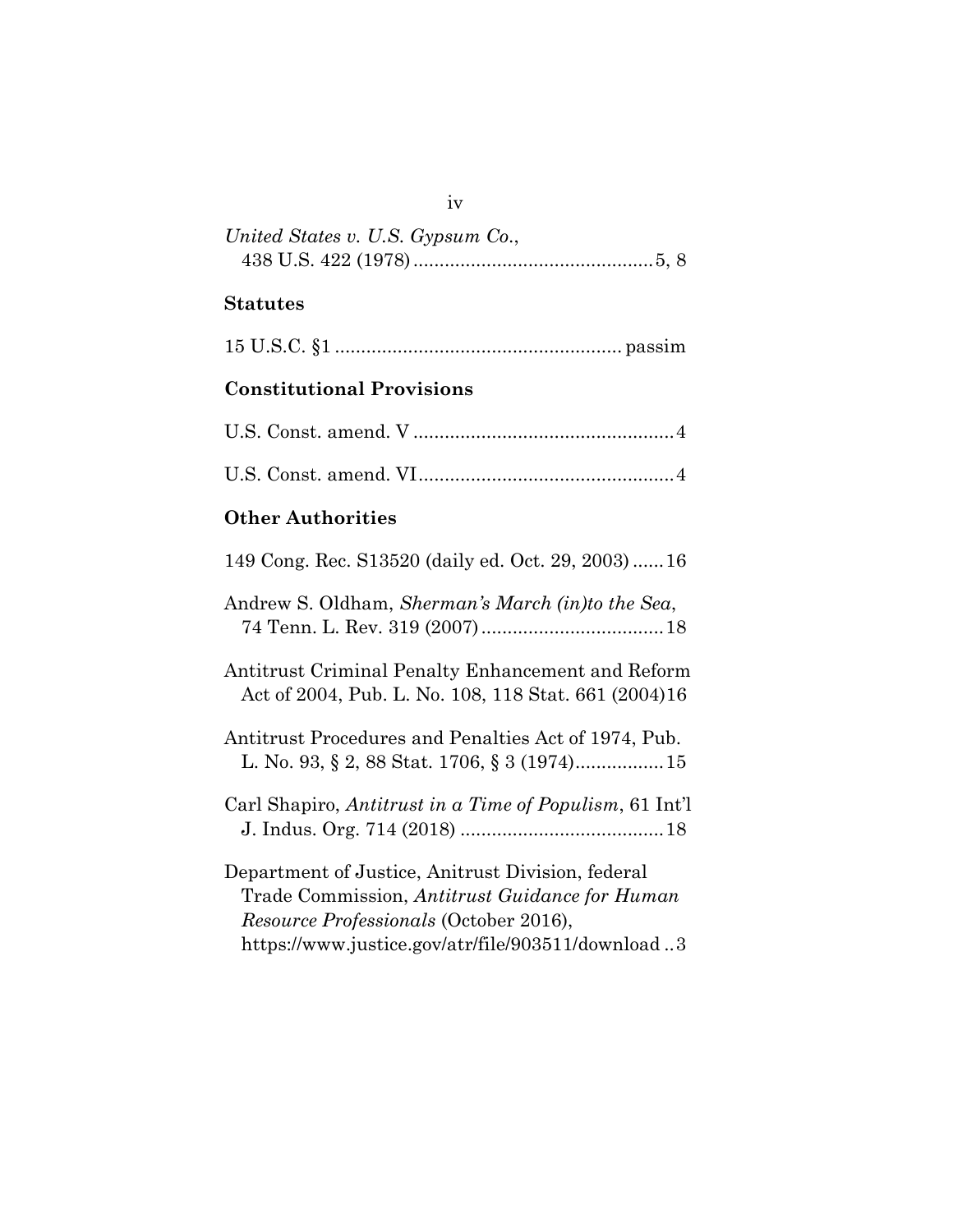| Donald I. Baker, To Indict or Not to Indict:<br>Prosecutorial Discretion in Sherman Act |
|-----------------------------------------------------------------------------------------|
| <i>Enforcement</i> , 63 Cornell L. Rev. 405 (1978)17                                    |
| Earl W. Kintner, The Legislative History of the                                         |
| Federal Antitrust Laws and Related Statutes 97                                          |
| (Earl W. Kintner ed. 1978)  11, 14, 15, 19                                              |
| Gregory J. Werden, <i>Individual Accountability Under</i>                               |
| <i>the Sherman Act: The Early Years, Antitrust, Spring</i>                              |
|                                                                                         |
| James P. Mercurio, Antitrust Crimes: Time for                                           |
| <i>Legislative Definition</i> , 51 Notre Dame L. Rev. 437                               |
|                                                                                         |
| Richard A. Posner, A Statistical Study of Antitrust                                     |
| <i>Enforcement</i> , 13 J. L. & Econ. 365 (1970)12                                      |
| Thurman W. Arnold, <i>Antitrust Law Enforcement</i> , <i>Past</i>                       |
| and Future, 7 J. L. & Contemp. Probs. $5(1940)12$                                       |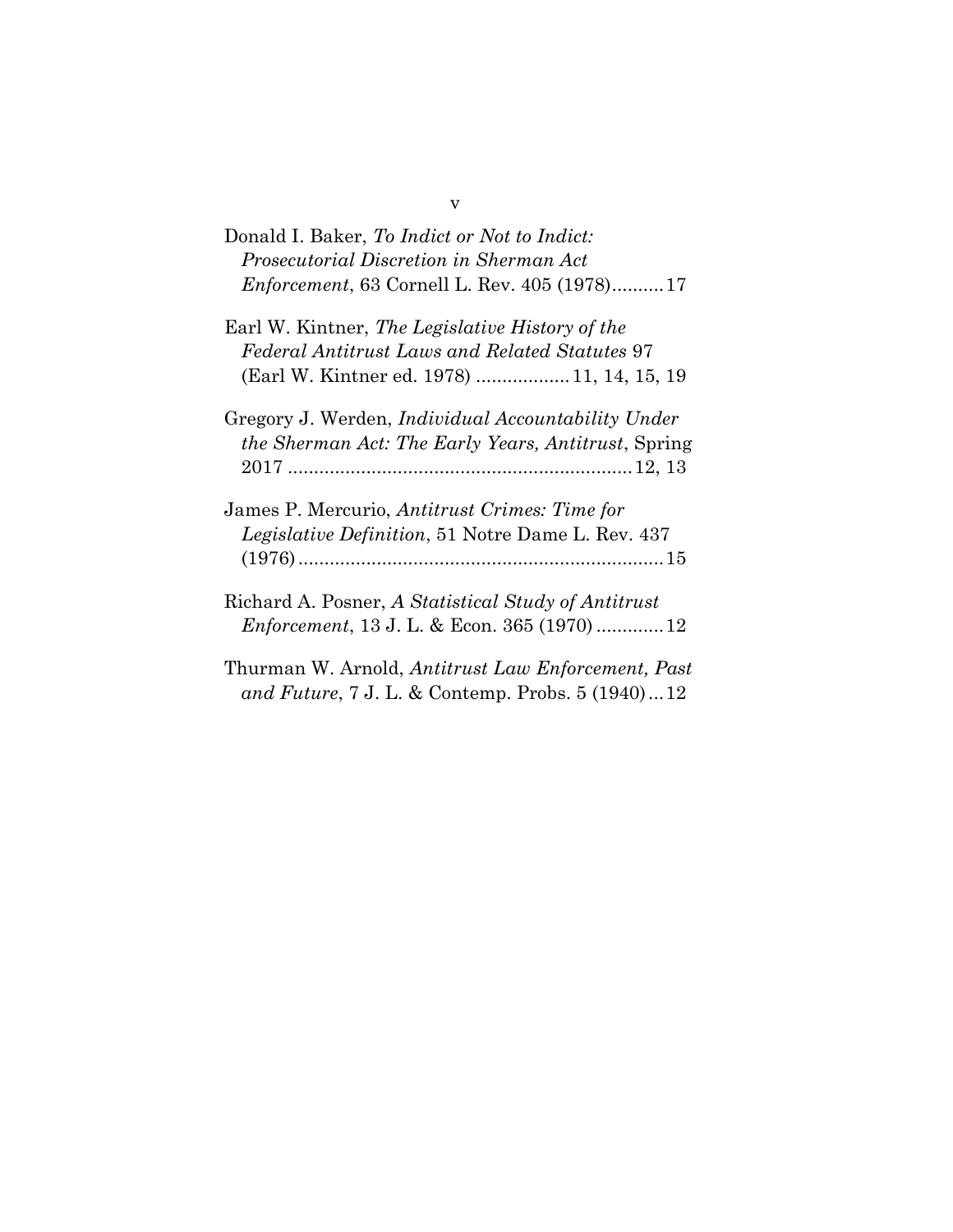#### **INTERESTS OF** *AMICI CURIAE***.** 1

<span id="page-6-0"></span>*Amicus curiae* Due Process Institute is a nonprofit, bipartisan, public interest organization that works to preserve and restore procedural fairness in the criminal legal system because due process is the guiding principle that underlies the Constitution's solemn promises to "establish justice" and to "secure the blessings of liberty." U.S. Const., pmbl. Due Process Institute has a strong interest in this case because the *per se* rule, as applied to criminal antitrust defendants, poses a grave threat to the fundamental principles guaranteed by the Fifth and Sixth Amendments.

*Amicus curiae* the Cato Institute is a nonpartisan public policy research foundation founded in 1977 and dedicated to advancing the principles of individual liberty, free markets, and limited government. Cato's Project on Criminal Justice focuses on the scope of substantive criminal liability, the proper role of police in their communities, the protection of constitutional safeguards for criminal suspects and defendants, citizen participation in the criminal justice system, and accountability for law enforcement.

<sup>&</sup>lt;sup>1</sup> No party or counsel for any party authored any part of this brief; nor did anyone other than *amici curiae* and its counsel fund the preparation or submission of this brief. Undersigned counsel provided timely notice to counsel of record for all parties of the intent to file this brief and all parties have consented to the filing of this brief.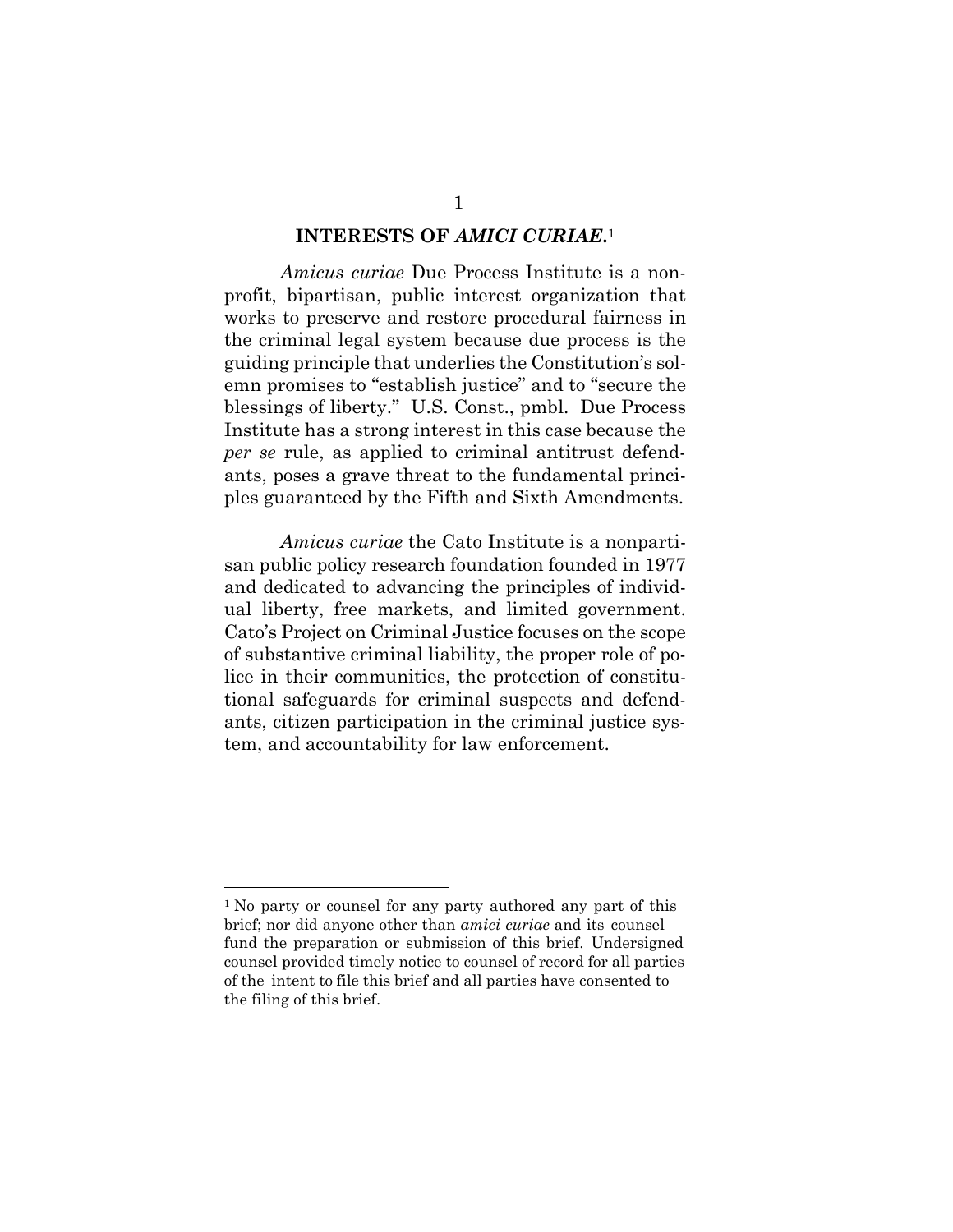# <span id="page-7-0"></span>**INTRODUCTION AND SUMMARY OF ARGUMENT**

*Amici curiae* Due Process Institute and the Cato Institute submit this brief to emphasize the great importance of the question presented by the petitioner. The recent and unprecedented wave of criminal prosecutions initiated by the Department of Justice under the Sherman Act only underscore that importance.

Section 1 of the Sherman Act prohibits agreements that unreasonably restrain trade. "Unreasonableness" is the key element that distinguishes legal business agreements, whether formal or informal, from those violative of the nation's antitrust laws.

In certain civil antitrust cases, unreasonableness may be established through conclusive presumptions under the *per se* rule. The Fifth and Sixth Amendments, however, guarantee that criminal defendants may not be convicted unless the government proves each element of the charged crime beyond a reasonable doubt. Conclusive presumptions, which remove that fundamental safeguard, are inconsistent with bedrock principles of fairness in criminal law. Yet the government claims the right to rely on a conclusive presumption of unreasonableness in criminal prosecutions it initiates under the Sherman Act.

Such reliance on a conclusive presumption of unreasonableness in an antitrust prosecution cannot be reconciled with the protections guaranteed by the Fifth and Sixth Amendments. Criminal defendants,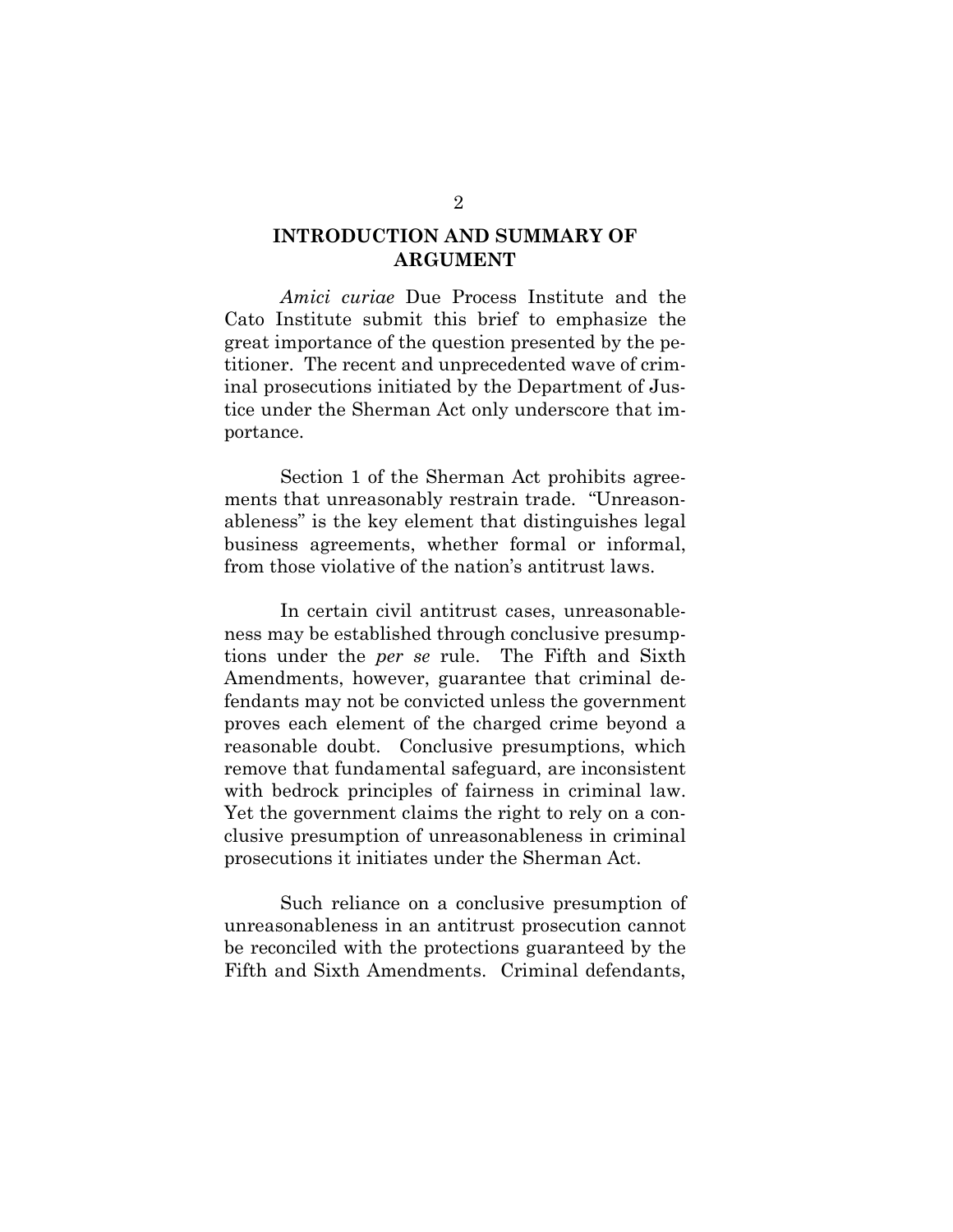such as petitioner, are barred in *per se* cases from introducing evidence that the challenged conduct is in fact reasonable or otherwise defensible. The government need not prove, and juries need not find, the critical element of unreasonableness. The *per se* rule deprives criminal defendants of core due process protections and the presumption of innocence.

In 2016, the Antitrust Division of the Department of Justice issued a "Guidance" announcing its intention to begin prosecutions based on two forms of agreements between competitors never before the subject of federal indictments.<sup>2</sup> "No poaching" agreements involve joint refusals to solicit or hire another company's employees, while "wage-fixing" agreements pertain to employee salaries or other terms of compensation.3 Prosecutions of both forms of alleged conduct under the *per se* rule began in late 2020 and early 2021.

The wisdom of charging such agreements as criminal offenses is not an issue to be addressed at this time by this Court. But the Department of Justice's aggressive expansion of criminal antitrust prosecutions, with its consequent deprivation of defendants' due process rights to be convicted only upon proof beyond a reasonable doubt of every element of the charged offense, is assuredly worthy of this Court's immediate review.

<sup>2</sup> Antitrust Guidance for Human Resource Professionals, available at https://www.justice.gov/atr/file/903511/download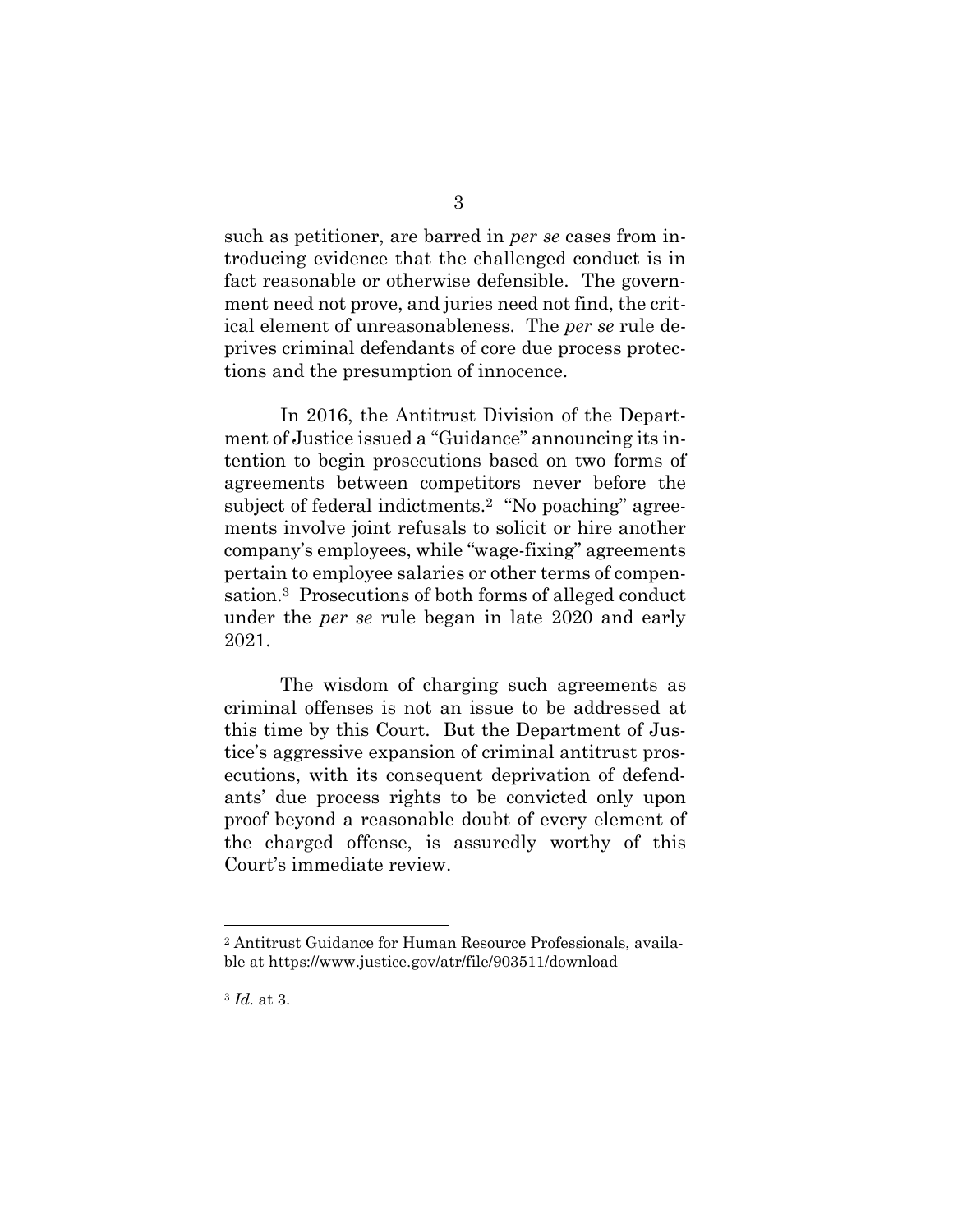The Court should accept this opportunity to hold that the *per se* rule, which is not a congressional command, cannot be used in criminal antitrust prosecutions. The risk of unfairness to criminal defendants is especially great given the text of the Sherman Act itself. The law offers no guidance as to which restraints of trade are unlawful. Courts have attempted to provide their own answers, leading to inconsistent results. And the legislative history of the Act offers no support for the use of the *per se* rule in criminal antitrust prosecutions.

Criminal convictions must "rest upon a jury determination that the defendant is guilty of every element of the crime with which he is charged, beyond a reasonable doubt." *United States v. Gaudin*, 515 U.S. 506, 510 (1995). Except, for now, in criminal antitrust cases. The constitutional rights of criminal defendants in antitrust cases should be restored. The Court should grant the petition for certiorari.

#### **ARGUMENT**

## <span id="page-9-1"></span><span id="page-9-0"></span>**I. The** *Per Se* **Rule Relieves The Government From Proving An Essential Element Of An Antitrust Offense.**

The Fifth Amendment guarantees that no one may be deprived of life, liberty, or property without due process of law. U.S. Const. amend. V. The Sixth Amendment ensures criminal defendants the right to a speedy and public trial by an impartial jury. U.S. Const. amend. VI. These "pillars of the Bill of Rights" ensure that the government must prove, and a jury must find, "every fact which the law makes essential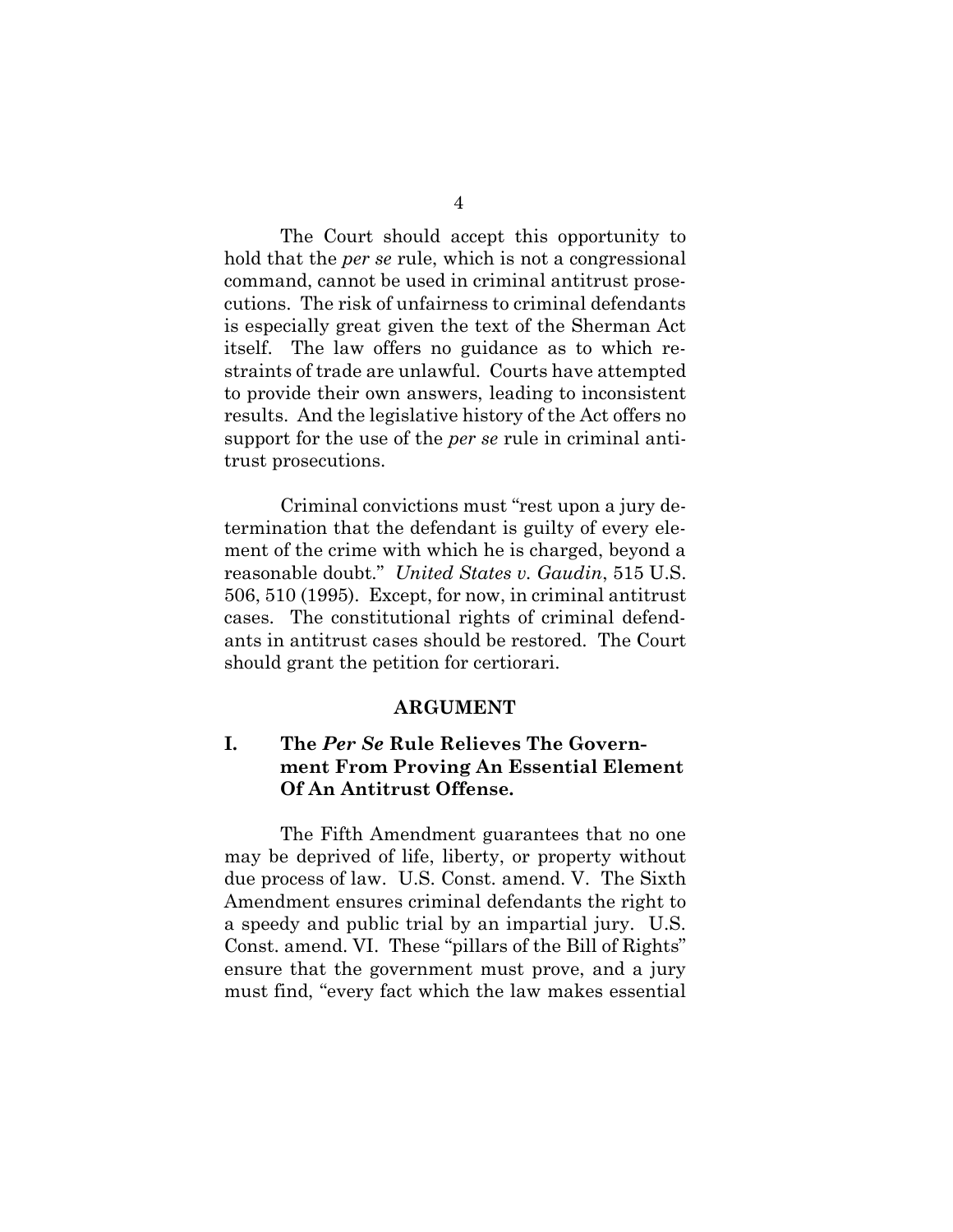to [a] punishment" beyond a reasonable doubt. *United States v. Haymond*, 139 S.Ct. 2369, 2376 (2019) (internal quotation omitted). The guarantee that "[o]nly a jury, acting on proof beyond a reasonable doubt, may take a person's liberty . . . stands as one of the Constitution's most vital protections." *Id.* at 2373.

Instructions that direct a jury to presume an element of a crime cannot be reconciled with those constitutional dictates. Such conclusive presumptions have repeatedly fallen when scrutinized by the Court. *See*, *e.g.*, *Morissette v. United States*, 342 U.S. 246 (1952); *United States v. U.S. Gypsum Co*., 438 U.S. 422 (1978); *Sandstrom v. Montana*, 442 U.S. 510 (1979); *Carella v. California*, 491 U.S. 263 (1989).

Nonetheless, criminal prosecutions under the Sherman Act continue to skirt that precedent and the constitutional principles driving it. Section 1 of the Sherman Act prohibits "[e]very contract, combination in the form of trust or otherwise, or conspiracy, in restraint of trade or commerce among the several States." 15 U.S.C. §1. Section 1 is (and always has been) interpreted as outlawing only unreasonable restraints of trade. *See Ohio v. Am. Express Co.*, 138 S. Ct. 2274, 2283 (2018). Unreasonableness is a necessary element for all Section 1 claims.

Although unreasonableness is an element of a Section 1 charge, the government routinely obtains convictions, as it did against petitioner, without proving it. Putting aside the constitutional infirmities of that result, nothing in Section 1 compels it. Rather, it is the product of the judicially crafted "*per se*" rule.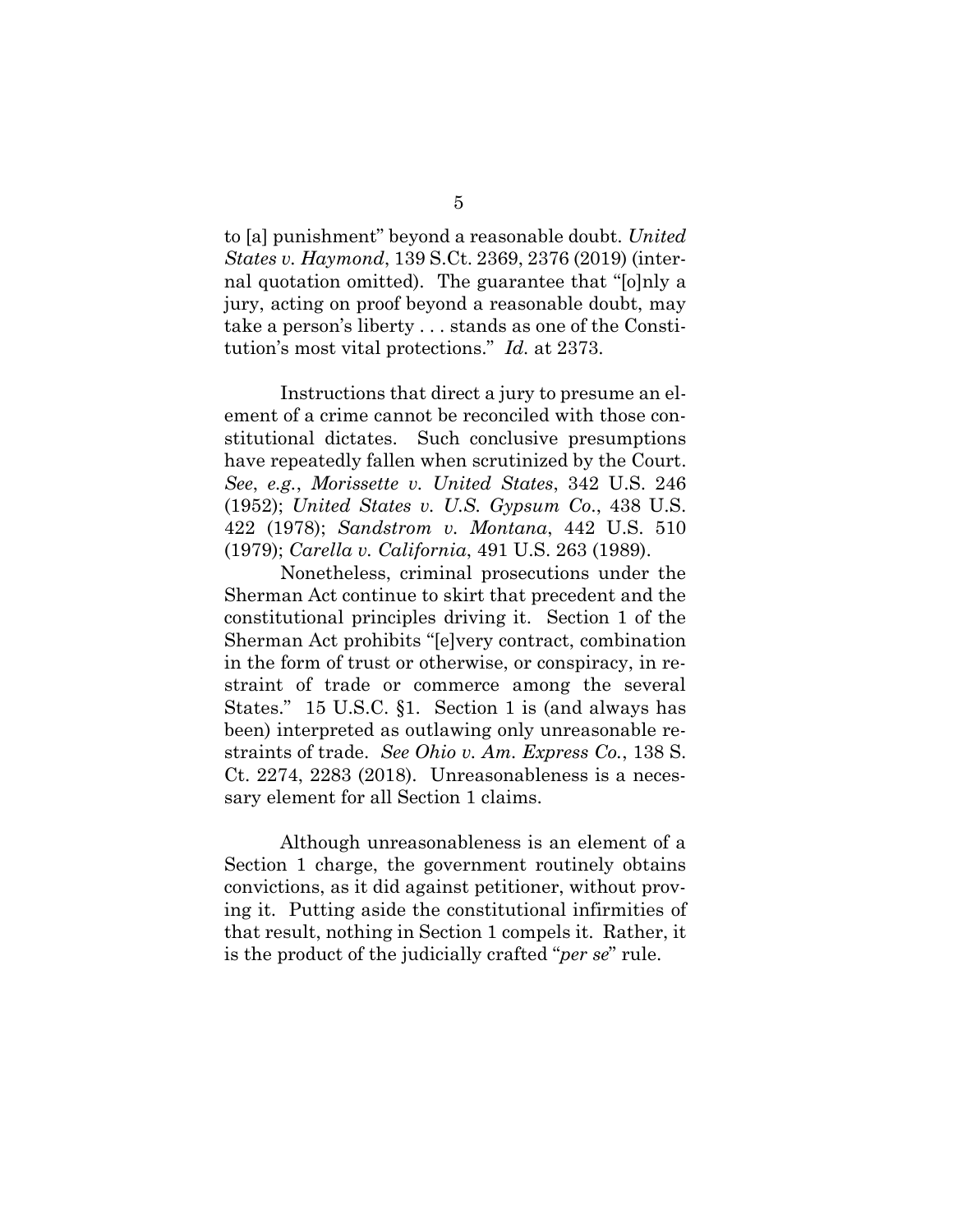Unreasonableness may be established under Section 1 of the Sherman Act "in one of two ways." *Am. Express*, 138 S. Ct. at 2283. Most restraints are judged under the "rule of reason," which "requires courts to conduct a fact-specific assessment of market power and market structure . . . to assess the [restraint]'s actual effect on competition." *Id.* at 2284 (internal citations and quotations omitted). Courts undertake a searching analysis of the "facts peculiar to the business," the "condition before and after the restraint was imposed," and the "nature" and "history of the restraint" to determine whether the restraint is unreasonable—i.e., whether it "promotes competition or whether it is such as may suppress or even destroy competition." *Bd. of Trade of City of Chicago v. United States*, 246 U.S. 231, 238 (1918).

A small number of restraints, however, are presumed to be unreasonable "*per se*." This rule operates as a "conclusive presumption that the restraint is unreasonable." *Arizona v. Maricopa Cty. Med. Soc'y*, 457 U.S. 332, 344 (1982). The *per se* rule's origins date back to 1927, when the Court determined that because "[t]he aim and result of every price-fixing agreement, if effective, is the elimination of one form of competition," such agreements "may well be held to be in themselves unreasonable." *United States v. Trenton Potteries*, 273 U.S. 392, 397 (1927). Having made this categorical determination, the Court concluded that it could skip the otherwise necessary "minute inquiry whether a particular price is reasonable or unreasonable as fixed." *Id.* Since that time, the Court has determined that a narrow group of agreements may be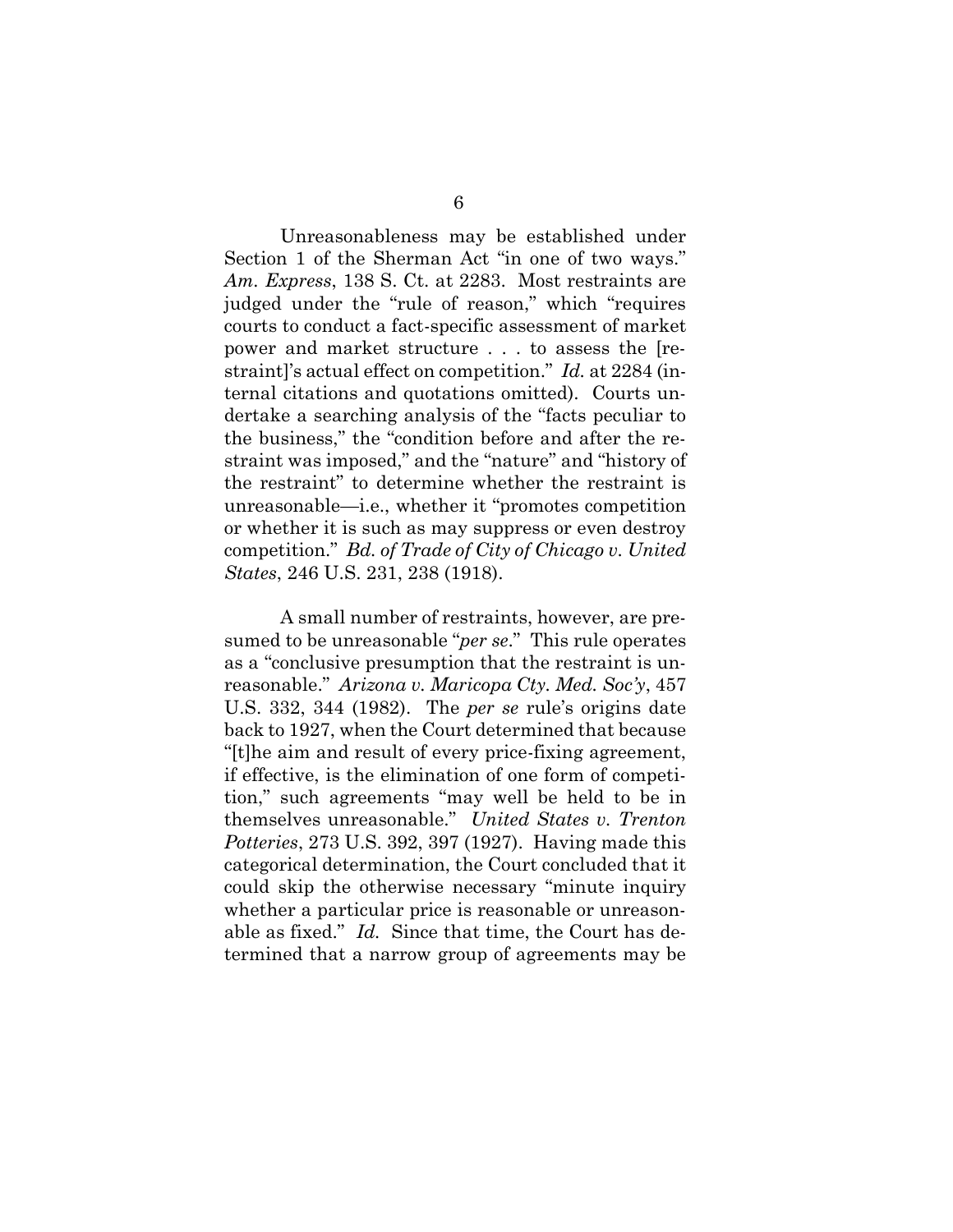"presumed unreasonable without inquiry into the particular market context in which it is found." *Nat'l Collegiate Athletic Ass'n v. Bd. of Regents of Univ. of Oklahoma*, 468 U.S. 85, 100 (1984).

While the Court has accepted many cases addressing the scope of the *per se* rule in the civil context, it has not applied the *per se* rule in the criminal context since *United States v. Frankfort Distilleries, Inc*., 324 U.S. 293 (1945), a misdemeanor prosecution. Since then, the government has continued to use the *per se* rule to prosecute antitrust defendants for felony violations. Lower courts have continued to approve that use, relieving the government of its obligation to prove an essential element—in many cases, the essential element—of a Section 1 claim.

## <span id="page-12-0"></span>**II. The** *Per Se* **Rule Cannot Coexist With The Constitutional Rights Afforded Criminal Defendants.**

The *per se* rule erases protections guaranteed by the Fifth and Sixth Amendments. The Court repeatedly has recognized that conclusive presumptions are unconstitutional in the criminal context. The *per se* rule is precisely that.

A fundamental problem is that activities covered by the *per se* rule are not always unreasonable; the "match between the presumed and the actual is imperfect." *Maricopa Cty*., 457 U.S. at 344. The Court has recognized that, in the civil context, many applications of the rule are a product less of economic realities than of a desire to foster "business certainty and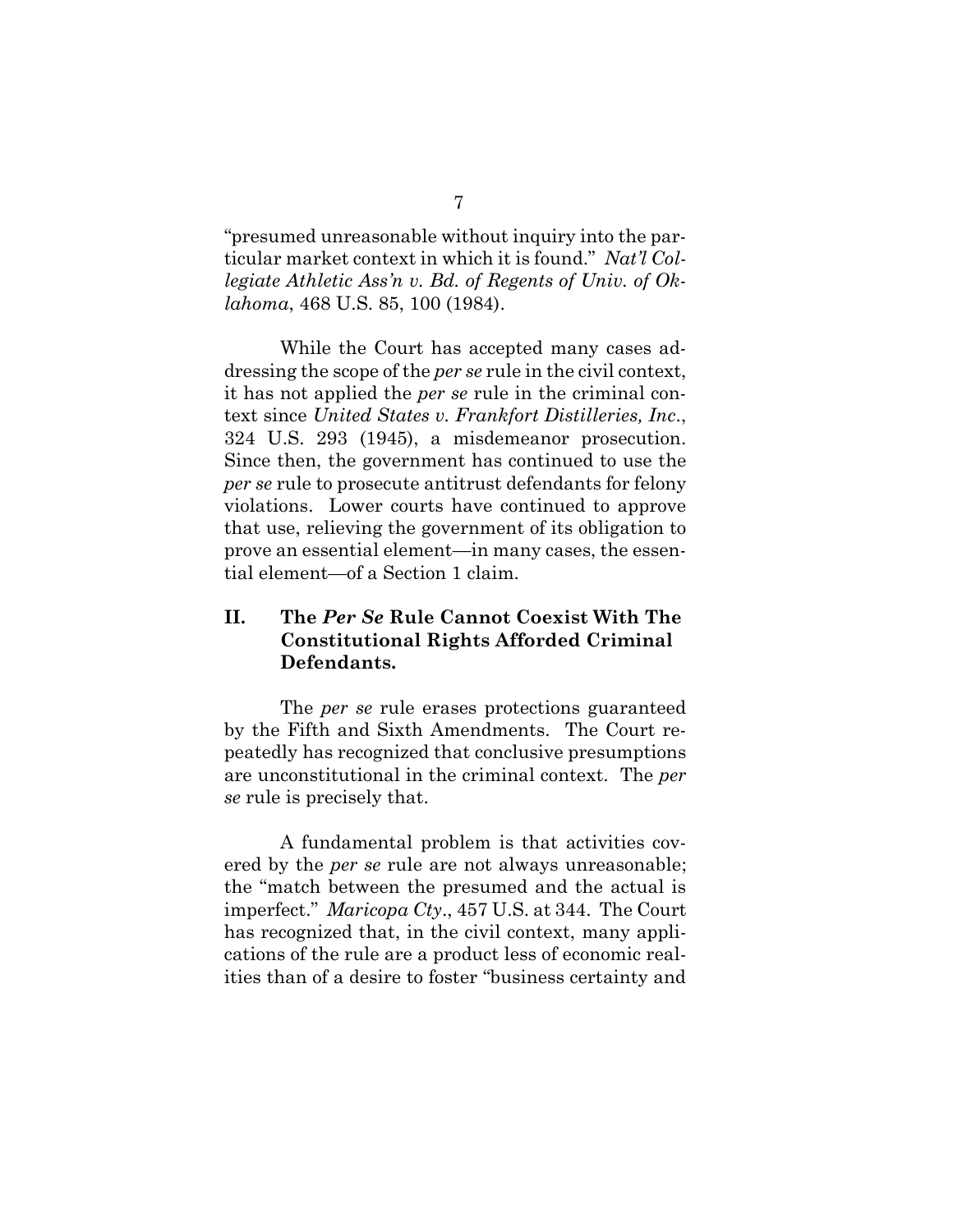litigation efficiency." *Id.* In the name of certainty and efficiency, the Court has "tolerated the invalidation of some agreements that a fullblown inquiry might have proved to be reasonable." *Id.*; *see also Leegin Creative Leather Prods., Inc. v. PSKS, Inc*., 551 U.S. 877, 895 (2007) (noting that *per se* rules "can . . . prohibit[] procompetitive conduct the antitrust laws should encourage").

That compromise may be permissible in the civil context. Such an approach might also be appropriate for Congress when defining the scope of federal antitrust crimes in clear statutory terms. But Section 1 "does not, in clear and categorical terms, precisely identify the conduct which it proscribes." *Gypsum*, 438 U.S. at 438. There is no clear dividing line in the text of the Sherman Act between conduct that should be condemned as unreasonable "*per se*," and conduct that warrants a full "rule of reason" analysis.

In the absence of a clear congressional command, a judicial rule that tips the scale in favor of predictability and efficiency conflicts with "the overriding presumption of innocence with which the law endows the accused and which extends to every element of the crime." *Morissette*, 342 U.S. at 275. Indeed, it is a "fundamental value determination of our society . . . that it is far worse to convict an innocent man than to let a guilty man go free." *Francis v. Franklin*, 471 U.S. 307, 313 (1985) (internal quotations omitted). As such, the constitutionally protected right to a jury trial "has always outweighed the interest in concluding trials swiftly." *United States v. Booker*, 543 U.S. 220, 244 (2005).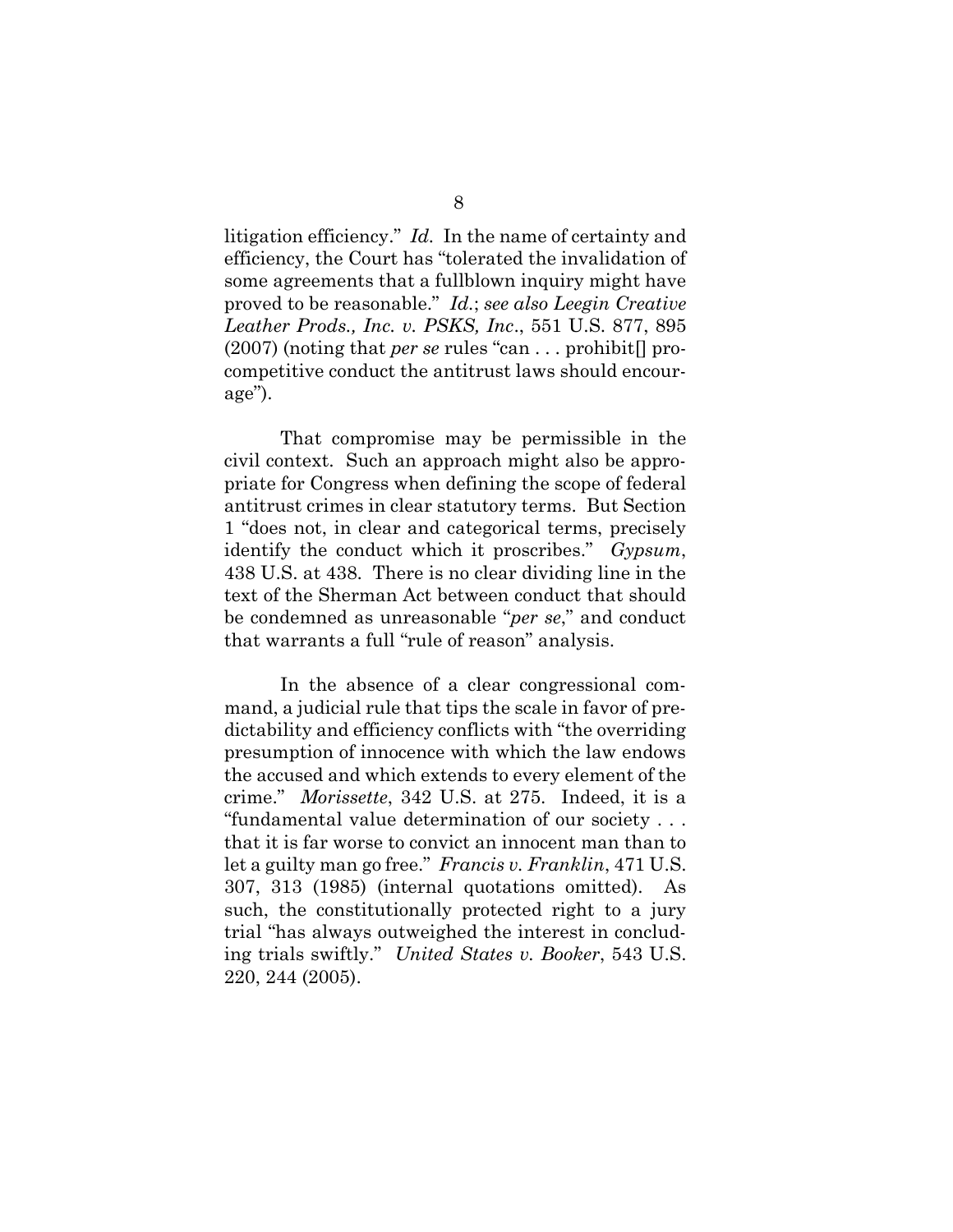Application of the *per se* rule in criminal prosecutions is particularly problematic given the rule's ever-shifting scope. This Court has recognized that "the boundaries of the doctrine of *per se* illegality should not be immovable." *Leegin*, 551 U.S. at 900.

For these and other reasons, the Court repeatedly has narrowed the circumstances in which the rule applies. Precisely because the economic foundations of the rule have proven shaky in many applications, the Court over the past 40 years has limited, narrowed, or overturned many of its decisions applying the rule. *See*, *e.g.*, *Continental T.V., Inc. v. GTE Sylvania Inc*., 433 U.S. 36 (1977) (overruling *United States v. Arnold, Schwinn & Co*., 388 U.S. 365 (1967) and rejecting *per se* rule for vertical non-price restrictions); *State Oil Co. v. Khan*, 522 U.S. 3 (1997) (overruling *Albrecht v. Herald Co*., 390 U.S. 145 (1968) and holding vertical maximum price fixing is not subject to *per se* rule); *Leegin*, 551 U.S. 877 (overruling *Dr. Miles Med. Co. v. John D. Park & Sons Co*., 220 U.S. 373 (1911) and holding vertical price restraints subject to rule of reason).

Those inconsistent results in the civil context highlight the problems associated with using the *per se* rule in criminal prosecutions. If the touchstone of criminal liability is "reasonableness," then that question must be left to the jury. Instead, the *per se* rule permits the government to obtain criminal convictions without proving the core element of reasonableness, as it did in petitioner's case.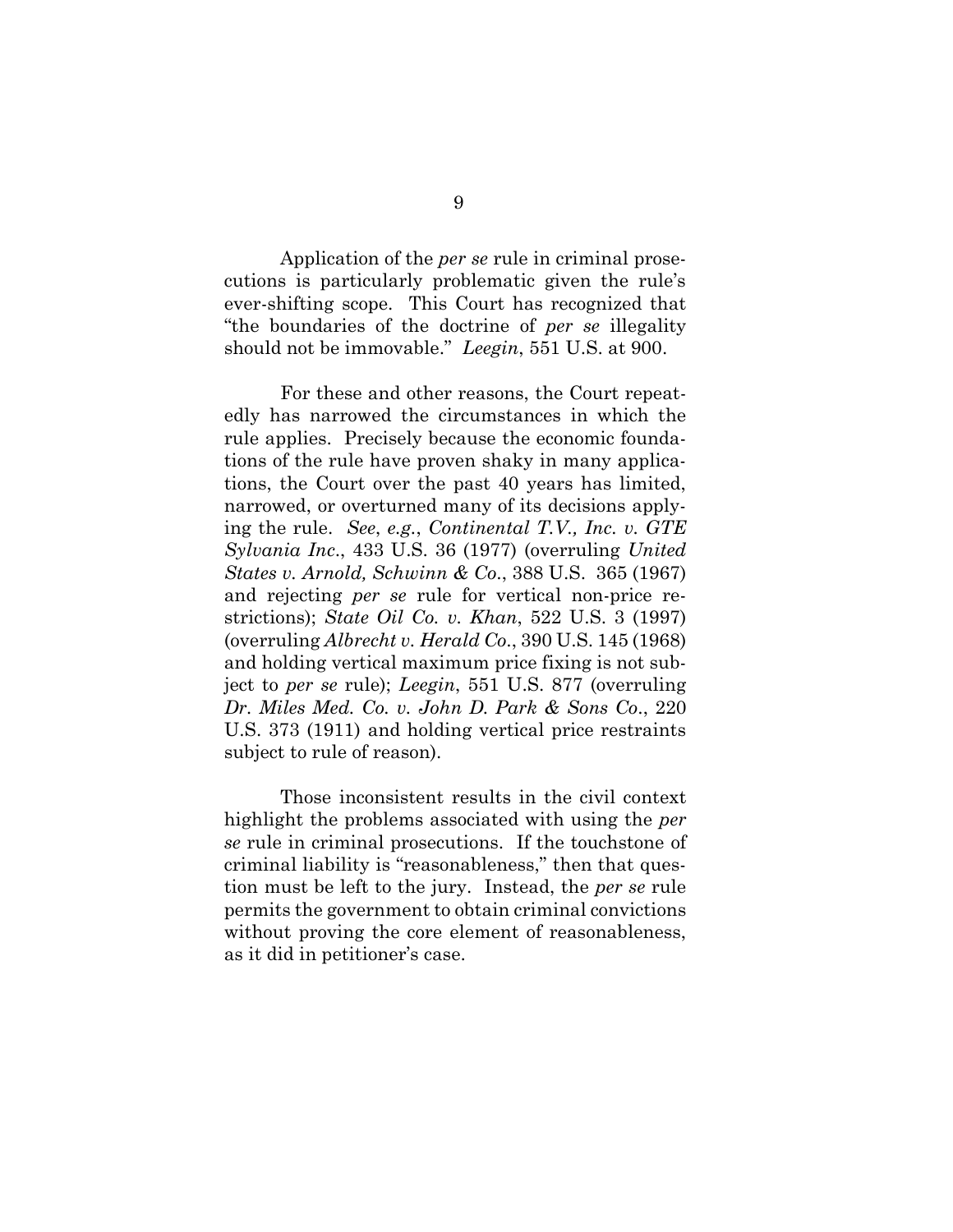The *per se* rule by its nature necessarily captures conduct that Congress may not have intended the statute to cover. Such a result may be tolerable in some civil contexts but it cannot be reconciled with the fundamental rights guaranteed to criminal defendants. Those rights prohibit the government from obtaining criminal convictions, punishable by prison time and massive fines, through presumptive conclusions that necessarily establish the core element of a Section 1 claim.

The problem radiates out beyond situations in which criminal defendants proceed to trial. The *per se* rule undoubtedly leads many criminal antitrust defendants to settle rather than go through a trial in which the most critical issue has already been presumed in the government's favor.

When "the theoretical underpinnings" of decisions construing the Sherman Act have been "called into serious question," this Court has not hesitated to reconsider them. *Khan*, 522 U.S. at 21. Such is the case here. This Court should grant *certiorari* and hold that the judicially crafted *per se* rule cannot be used in criminal antitrust prosecutions.

## <span id="page-15-0"></span>**III. The History Of The Sherman Act Supports Petitioner's Argument.**

The legislative history of the Sherman Act supports excising the *per se* rule from criminal antitrust prosecutions. Because it is a criminal statute, it "must not only be construed strictly in favor of the alleged violator, but the acts constituting the crime must be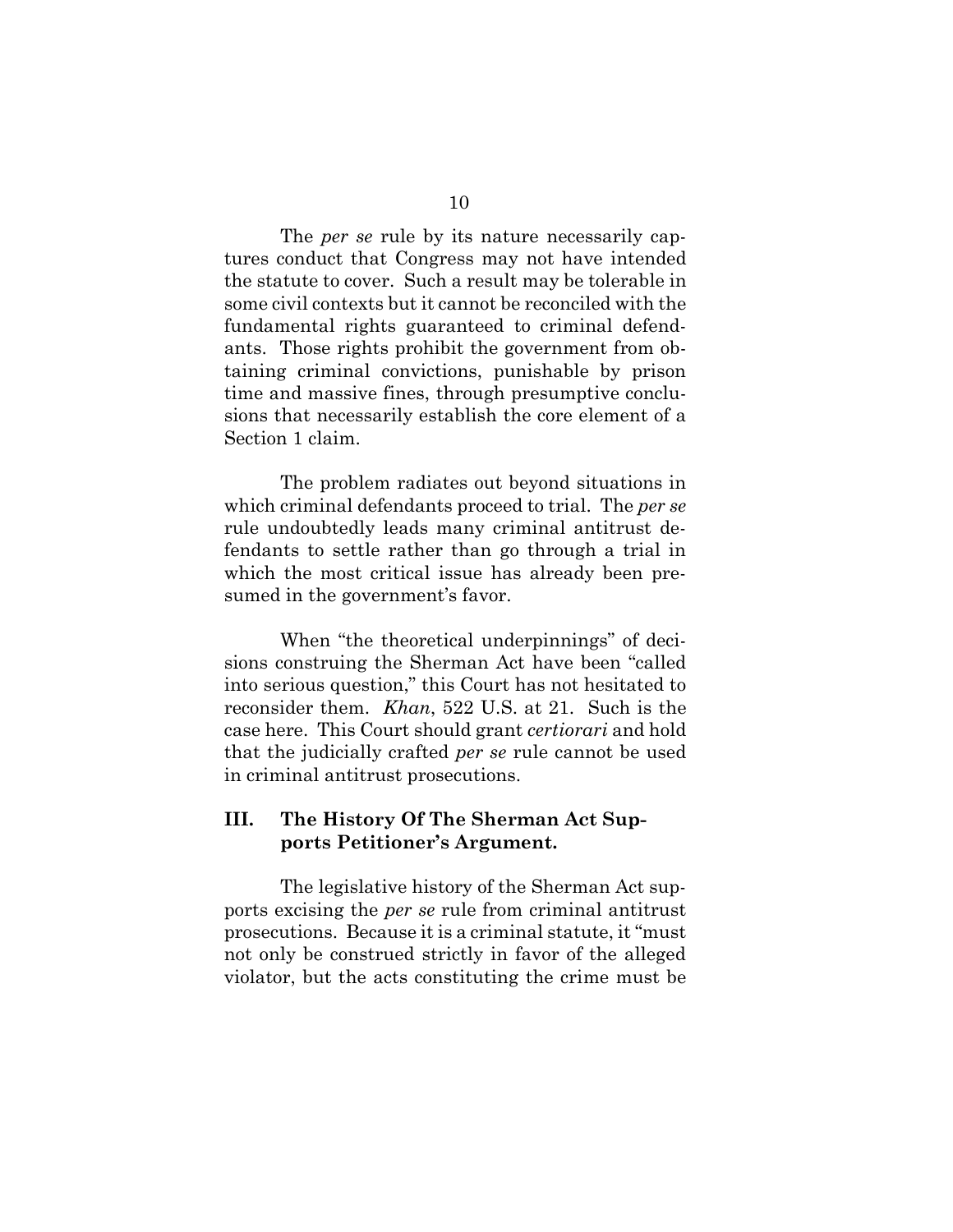proven beyond reasonable doubt." The Legislative History of the Federal Antitrust Laws and Related Statutes 97 (Earl W. Kintner ed. 1978) [hereinafter Legis. Hist.] (statement of Sen. James Z. George (D-Miss.)). The *per se* rule provides an end-run around those intentions.

#### **A. The Sherman Act of 1890**

<span id="page-16-0"></span>When Senator Sherman, the Ohio Republican of the 50th Congress, first proposed the Act that bears his name, he did not suggest a criminal statute. Instead, he proposed that trusts and other anticompetitive arrangements be subject to private actions for double damages and to civil actions by U.S. district attorneys for forfeiture of corporate franchises. 1 Legis. Hist. at 63–64. The Senate Finance Committee then added a provision that violators "shall be guilty of a high misdemeanor" and subject to fines of up to \$10,000 or imprisonment for up to five years. *Id.* at 64–65.

The Senate ultimately passed the bill that adopted the familiar prohibition against contracts and combinations "in restraint of trade" and made violations misdemeanors punishable by fines of up to \$5,000 or imprisonment of up to one year. *Id.* at 276, 294. The House also passed the Sherman Act and President Benjamin Harrison signed it into law in July 1890. *Id.* at 30, 359–63.

Nothing in the statutory text of the Sherman Act of 1890 lends itself to what is now known as the *per se* rule. Nor does the legislative history support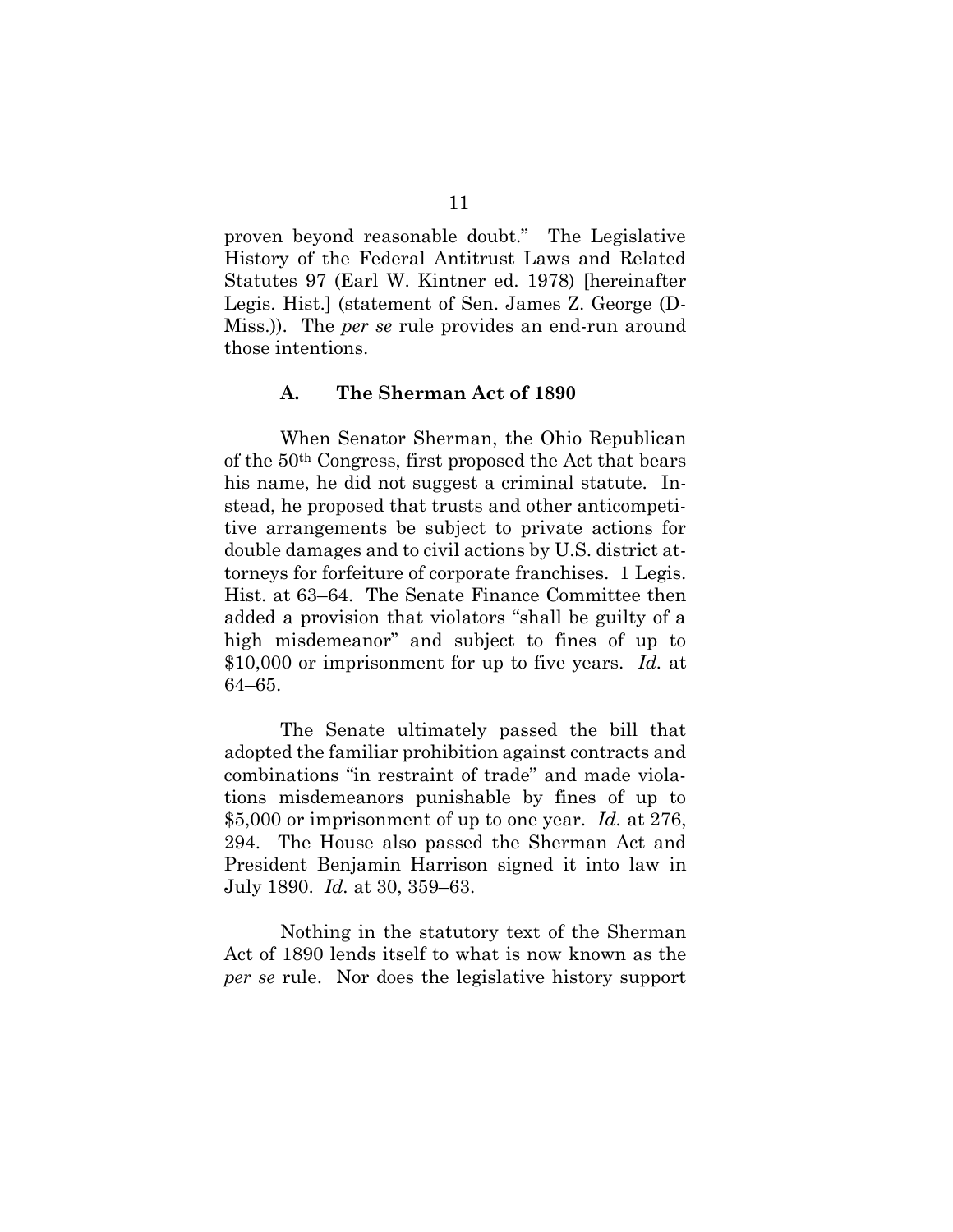such a rule. On the contrary, the legislative history makes clear that, having gone back and forth between civil or criminal penalties, and ultimately including the latter but only as a misdemeanor, the Sherman Act "must not only be construed strictly in favor of the alleged violator, but the acts constituting the crime must be proven beyond reasonable doubt." *Id.* at 97 (Senator George).

### **B. The Misdemeanor Years**

<span id="page-17-0"></span>For eighty-four years, the Sherman Act remained a misdemeanor statute. Imprisonment was "a rarely used sanction," imposed in "fewer than 4 per cent of the Department's criminal cases" from 1890 to 1969, "and then mostly in cases involving either acts of violence or union misconduct." Richard A. Posner, *A Statistical Study of Antitrust Enforcement*, 13 J. L. & Econ. 365, 389 (1970).

Between 1938 and 1943, the Antitrust Division of the Department of Justice prosecuted more antitrust cases than before, including criminal cases, under the leadership of Thurman Arnold. Gregory J. Werden, *Individual Accountability Under the Sherman Act: The Early Years, Antitrust*, Spring 2017, at 102. Arnold believed that "criminal prosecution is the only effective instrument under existing statutes" for deterrence. Thurman W. Arnold, *Antitrust Law Enforcement, Past and Future*, 7 J. L. & Contemp. Probs. 5, 16 (1940).

Arnold also believed, however, that "the violation of antitrust laws . . . does not usually fall in that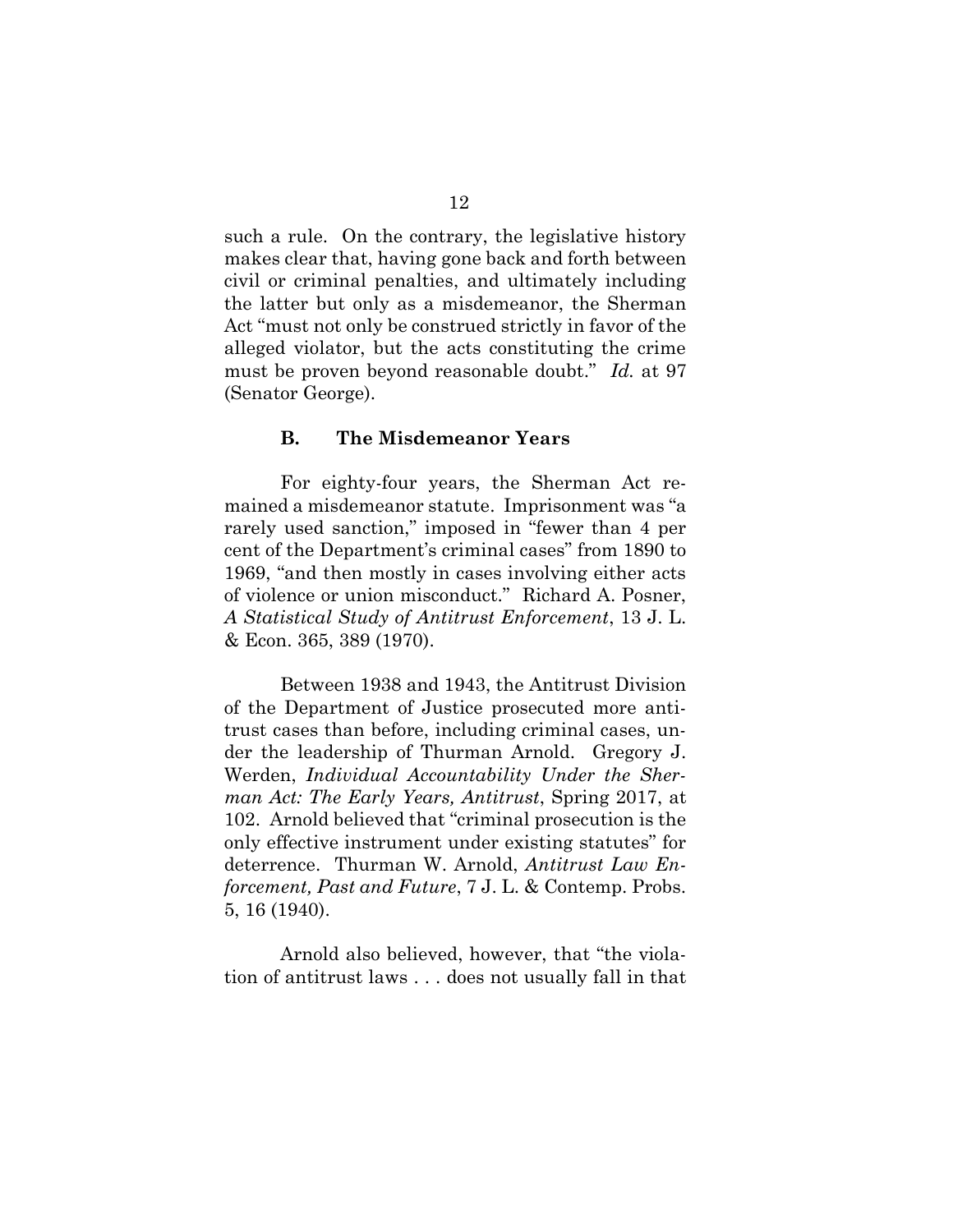class of offenses which involve moral turpitude." *Id.* at 11. He went so far as to characterize such a violation "as more like passing through a traffic light at high speed without the intention of harming anyone." Id. at 11. Accordingly, while the "number of individuals sanctioned in the 1940s is breathtaking, . . . the severity of the sanctions is comparatively low." *Werden*, *supra*, at 102. "During the 1930s, 25.8 percent of the individual sentences not set aside on appeal were custodial, but that number dropped to 0.5 percent in the 1940s." *Id.*

In 1940, this Court applied the *per se* rule in *United States v. Socony-Vacuum Oil Co.*, 310 U.S. 150 (1940), a criminal antitrust prosecution. In that case, the Court justified its application of the *per se* rule as follows:

> Congress has not left with us the determination of whether or not particular price-fixing schemes are wise or unwise, healthy or destructive. It has not permitted the age-old cry of ruinous competition and competitive evils to be a defense to price-fixing conspiracies. It has no more allowed genuine or fancied competitive abuses as a legal justification for such schemes than it has the good intentions of the members of the combination. If such a shift is to be made, it must be done by the Congress. Certainly Congress has not left us with any such choice.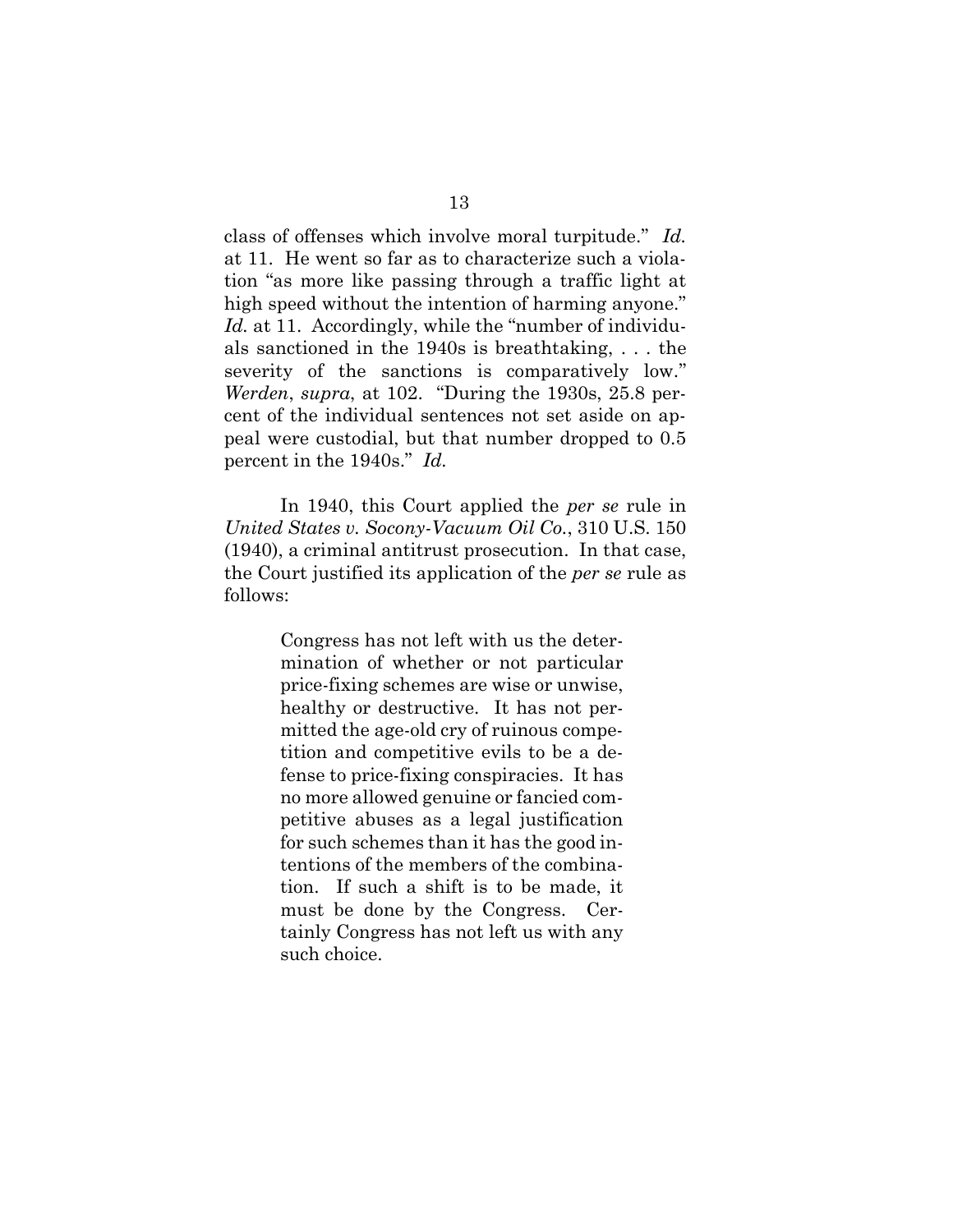310 U.S. at 221–22.

The legislative and judicial history do not support that justification. Congress in fact left "the precise line between lawful and unlawful combinations . . . in each particular case" to be decided by "courts and juries." 1 Legis. Hist. at 122, 154.

As for "good intentions," *Socony-Vacuum*, 310 U.S. at 222, this Court later held that "a defendant's state of mind or intent is an element of a criminal antitrust offense which must be established by evidence and inferences drawn therefrom and cannot be taken from the trier of fact through reliance on a legal presumption of wrongful intent from proof of an effect on prices." *Gypsum*, 438 U.S. at 435 (citing *Morissette*, 342 U.S. at 274–75). That decision, unlike *Socony-Vacuum*, is well supported by the legislative history, which shows that the framers were well aware that "individuals can only be punished for criminal intentions," and that "intention is the test of a crime." 1 Legis. Hist. at 115, 126 (Sen. Sherman).

In any event, none of the defendants in *Socony-Vacuum* were sentenced to prison. Perhaps the Court's decision would have been different had a decade in prison been a possible punishment.

## **C. An Increased Criminal Penalty**

<span id="page-19-0"></span>In December 1974, touting increased criminal penalties as "tools to fight inflation," President Gerald Ford signed into law a bill that made antitrust viola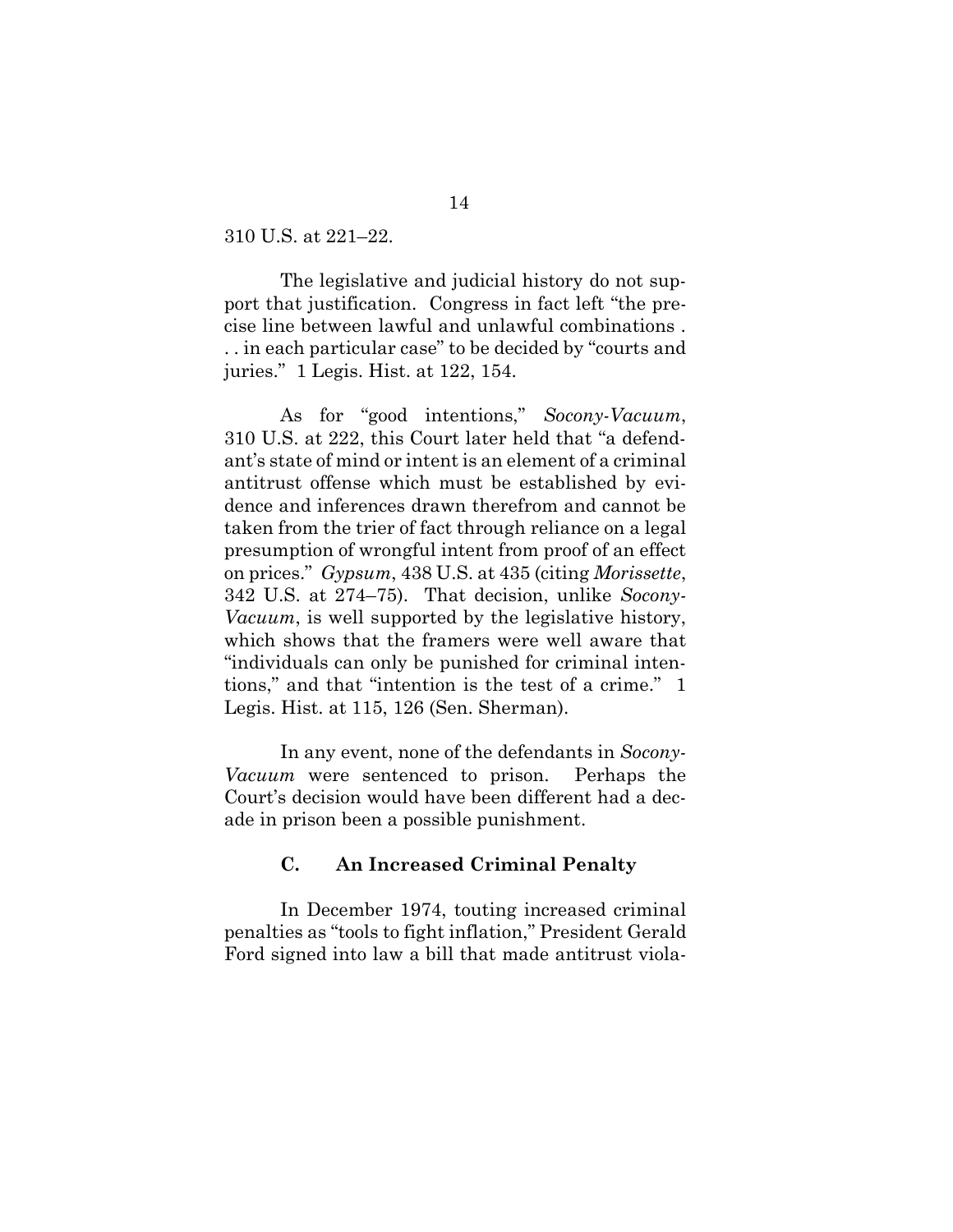tions of the Sherman Act, such a price fixing, punishable as felonies. 9 Legis. Hist. at 6670. The bill also increased the maximum sentence from one year to three years and raised the maximum fines from \$50,000 to \$1 million for corporations and from \$50,000 to \$100,000 for individuals. *Id.*

The increased criminal penalties for violations of the Sherman Act came in reaction to panic about inflation and outrage over influence peddling in the Nixon administration. *See* 9 Legis. Hist. at 6552–64; James P. Mercurio, *Antitrust Crimes: Time for Legislative Definition*, 51 Notre Dame L. Rev. 437, 439–40 (1976).

Although antitrust violations had "in the past been characterized as similar in nature to traffic violations," the Justice Department sought "to impress upon the public and businessmen the fact that commercial crimes of this nature have a serious adverse effect on the economy," and "are injuring the public in terms of monetary damages more seriously than auto thefts, armed robbery, and embezzlement which are considered felonies." 9 Legis. Hist. at 6653.

Although Sherman Act violations could now be prosecuted as felonies, the Act itself said nothing about the *per se* rule. Nor did it contain language suggesting a limitation on a defendant's right to present a complete defense to the jury. Antitrust Procedures and Penalties Act of 1974, Pub. L. No. 93-528, § 2, 88 Stat. 1706, 1708, § 3 (1974).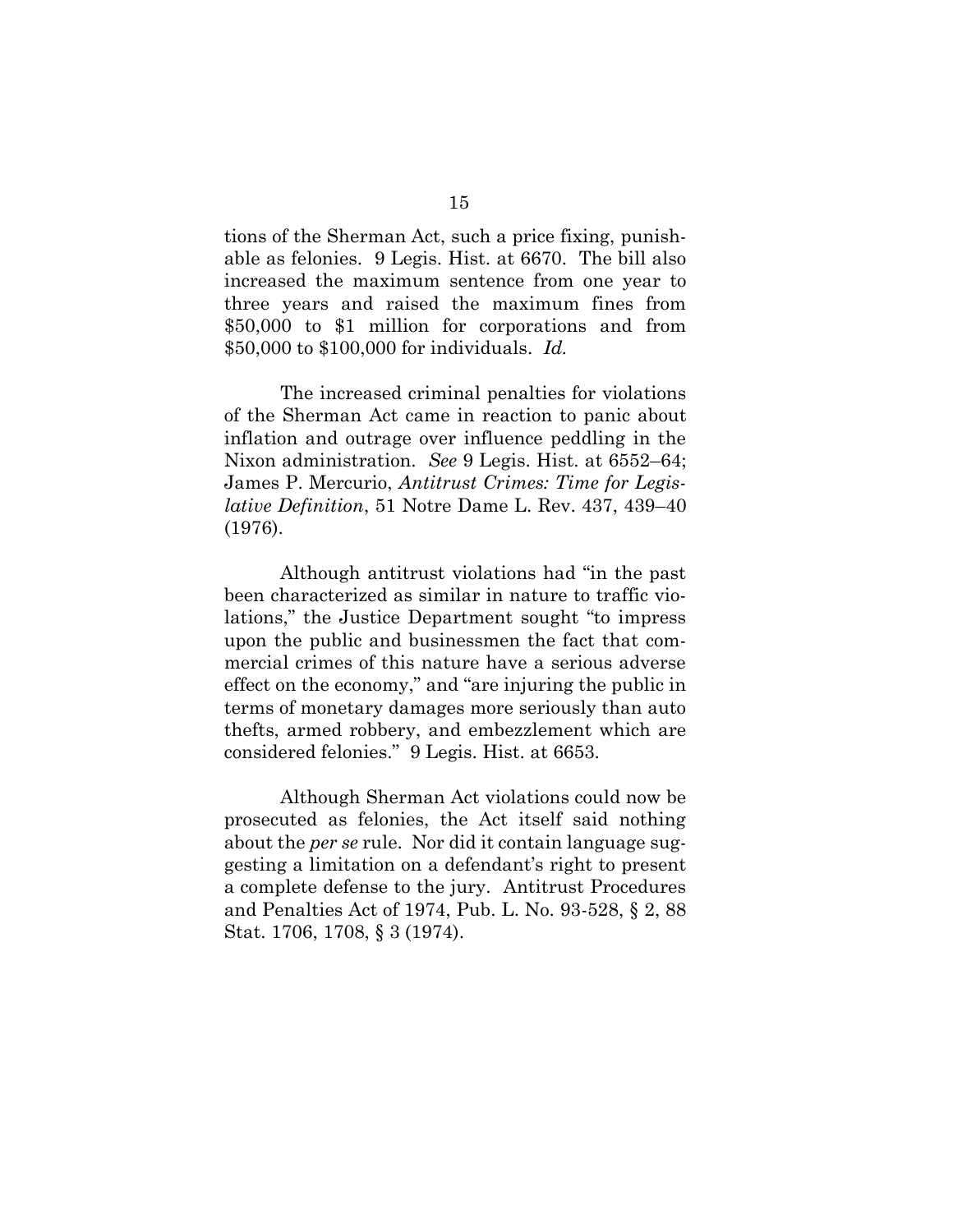In 2004, Congress further increased criminal penalties for antitrust violations. Antitrust Criminal Penalty Enhancement and Reform Act of 2004, Pub. L. No. 108-237, 118 Stat. 661, 665-69 (2004). Defendants convicted of violating the Sherman Act could be "punished by fine not exceeding \$100,000,000 if a corporation, or, if any other person, \$1,000,000, or by imprisonment not exceeding 10 years, or by both said punishments, in the discretion of the court." 15 U.S.C. § 1. The relatively brief legislative history suggests that Congress intended to "increase criminal penalties for the most egregious antitrust violations," in order to "send the proper message" that "crimes such as price fixing and bid rigging" are "serious offense[s] that steal from American consumers just as effectively as does a street criminal with a gun." 149 Cong. Rec. S13520 (daily ed. Oct. 29, 2003) (statement of Sen. Herbert H. Kohl (D-Wis.)).

Once again, however, Congress did not amend the text of the statute to limit its increased criminal penalties to "the most egregious antitrust violations," *id.*, or attempt to define such violations. Instead, Congress continued to "hand off" its "responsibility for defining criminal behavior to unelected prosecutors." *United States v. Davis*, 139 S. Ct. 2319, 2323 (2019). The Justice Department has embraced that responsibility ever since.

Although the Sherman Act contains only one § 1, the Justice Department interprets that section "as two statutes. One is a criminal statute dealing with hard-core violations—price fixing, market allocation,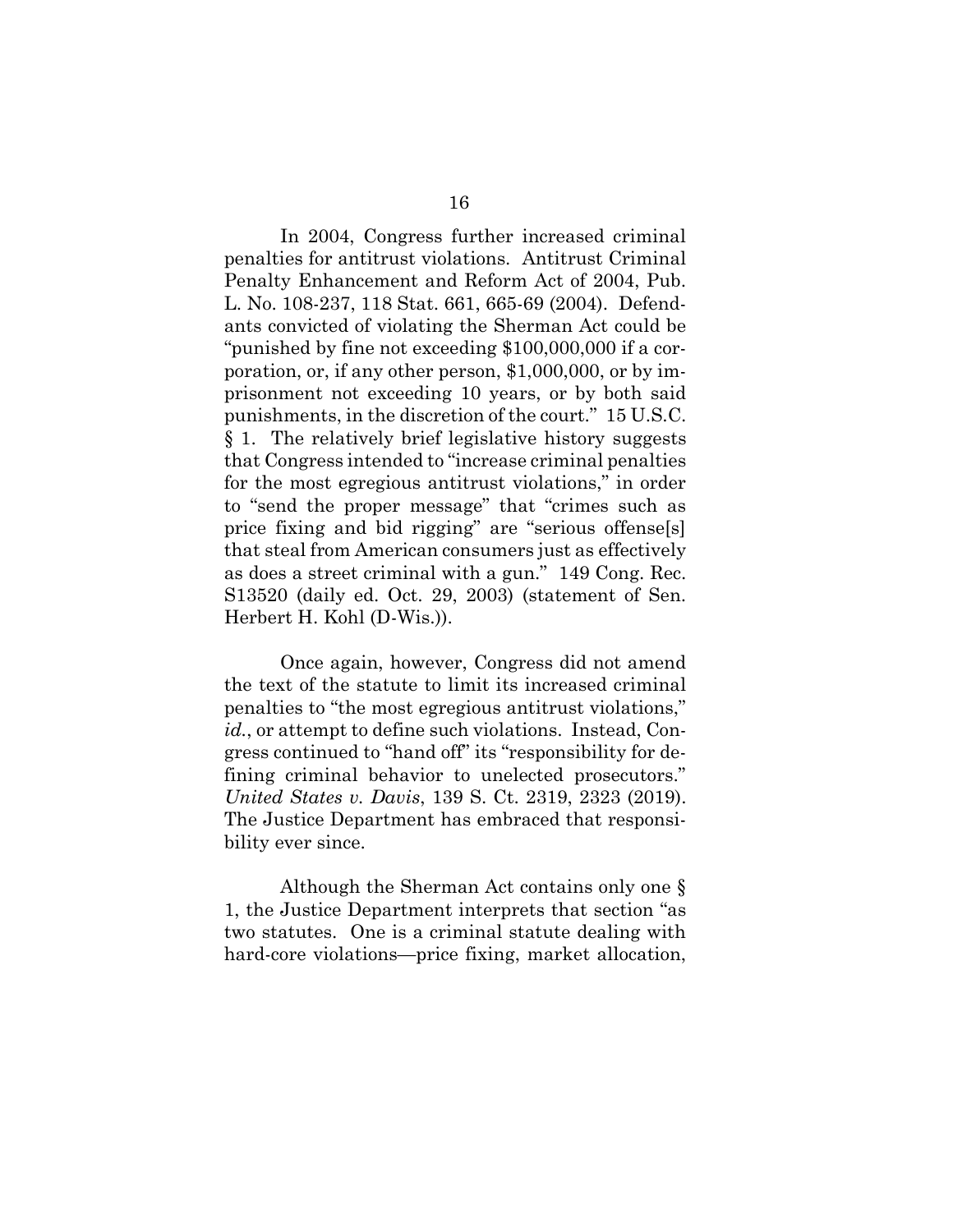and similar conduct—complete with a set of strengthened felony sanctions added in 1974." Donald I. Baker, *To Indict or Not to Indict: Prosecutorial Discretion in Sherman Act Enforcement*, 63 Cornell L. Rev. 405 (1978). "The second statute—the other section 1—is a civil statute of extraordinary breadth and flexibility; it invites the judiciary to develop creative equitable remedies responsive to changing restraints in a changing economy." *Id.*

The Justice Department's antitextual two-statutes-in-one-section interpretation has difficulty with what Donald Baker—formerly in charge of the Antitrust Division—called "soft core" *per se* rules, such as the rule against tying. *Id.* at 407. The "two statutes overlap." *Id.* at 408. "Some conduct is close enough to the hard-core area that one prosecutor might responsibly prosecute it as criminal, while another would seek only a civil remedy." *Id.* "How the Department of Justice proceeds in this middle area—the area of overlap between the civil and criminal statutes—is important to the public and challenging to the decisionmakers." *Id.* This, as Baker admitted, raises "serious questions" about the Sherman Act's "constitutionality as a criminal statute," despite the Justice Department's efforts "to give defendants due notice of what it regards as within the Act's criminal prohibitions." *Id.* at 409.

That duty, however, belongs to Congress, not the Justice Department. *Davis*, 139 S. Ct. at 2323 (it is the role of Congress to "write statutes that give ordinary people fair warning about what the law demands of them."). Congress has deliberately chosen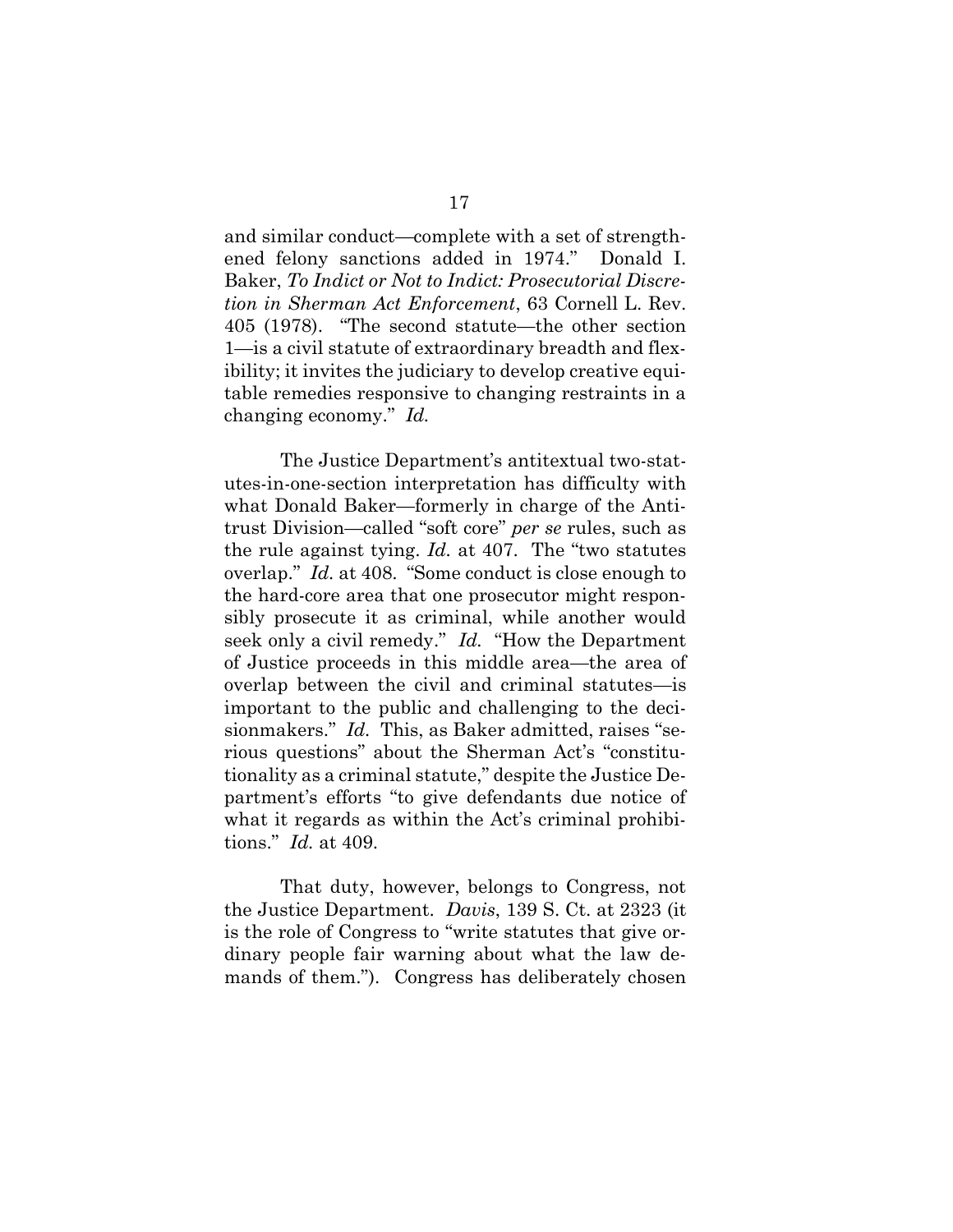*not* to codify *per se* crimes in this context, and prosecutors and judges cannot be allowed to do so on their own. Nor should they be allowed to prevent defendants from disputing that their conduct was "in restraint of trade." 15 U.S.C. § 1. What "began as a codification of the common law in 1890" has morphed "into a judge-made monstrosity that Senator Sherman and his fellow framers would not be able to recognize today." Andrew S. Oldham, *Sherman's March (in)to the Sea*, 74 Tenn. L. Rev. 319, 379 (2007).

## <span id="page-23-0"></span>**IV. The Petition Presents A Question of Great And Increasing Importance.**

*Amici* can attest to the pressing need for this Court to answer the question raised here. The Department of Justice is bringing an ever-increasing number of antitrust prosecutions. "Not since 1912, when Teddy Roosevelt ran for President emphasizing the need to control corporate power, have antitrust issues had such political salience." Carl Shapiro, *Antitrust in a Time of Populism*, 61 Int'l J. Indus. Org. 714, 715 (2018). The media, including typically pro-business publications such as the Wall Street Journal and the Economist, in recent years have maintained a "regular drumbeat" in favor of more aggressive antitrust enforcement. *Id.* at 717. Senator Elizabeth Warren has "been especially vocal about the decline of competition in America and the need for stronger policies to reign in corporate power." *Id.* at 720.

Criminal antitrust prosecutions are increasing not only in volume but also in scope. As noted above, the Department of Justice is now prosecuting two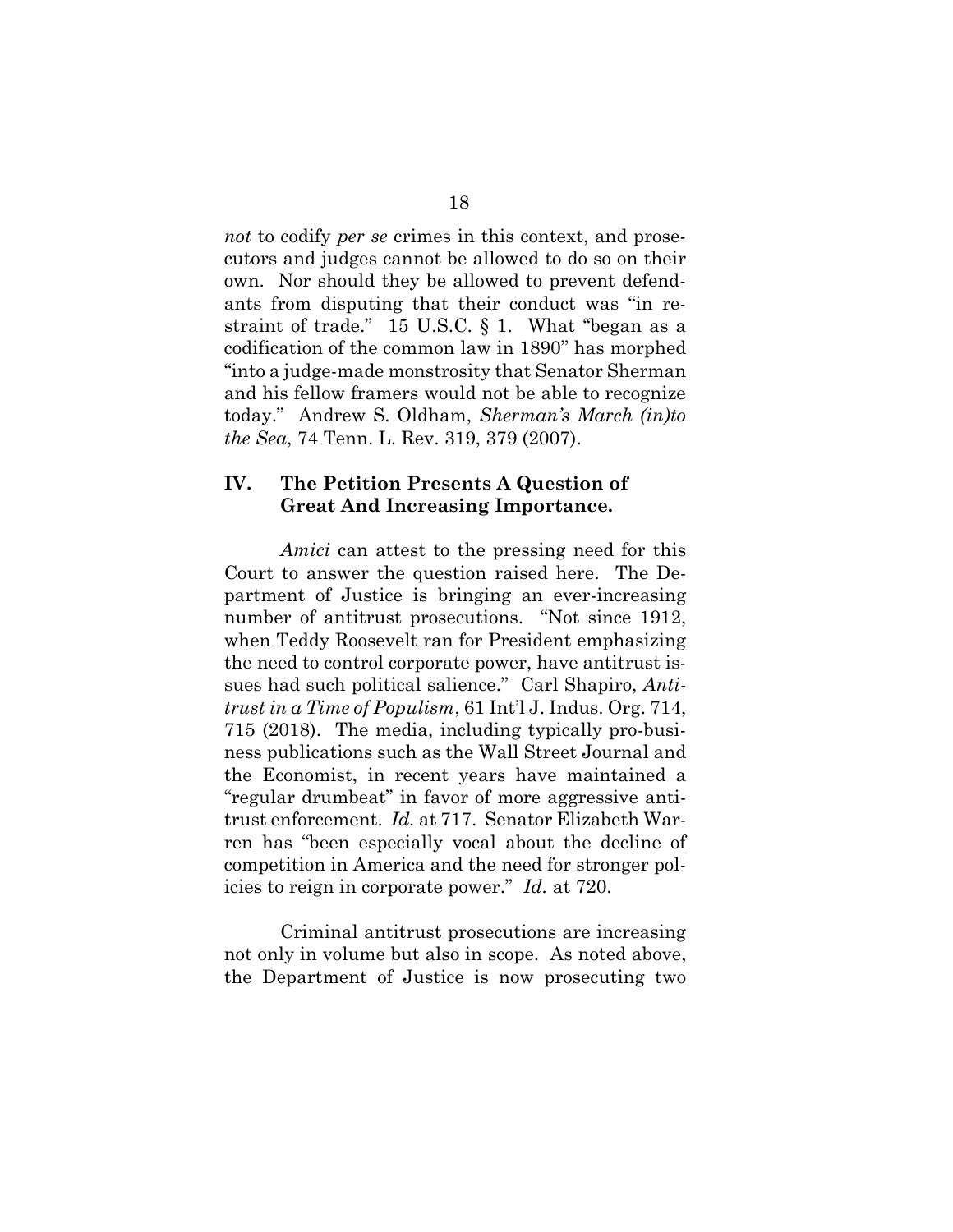forms of agreements between competitors – "no poaching" and "wage-fixing" agreements – that previously were never subject to federal criminal enforcement.<sup>4</sup> While increased enforcement may be warranted by changed economic conditions, government policy, however commendable, can never justify the deprivation of fundamental constitutional rights.

The question presented in this case is important and growing more so each year. The ever-increasing number of antitrust prosecutions, combined with the severity of possible punishment, demonstrate that, regardless of how the *per se rule* was treated in the past, it cannot coexist with a criminal defendant's fundamental rights. Defendants now face ten years in prison for violations that Congress has never defined.

The Court should interpret the Sherman Act according to its actual text, the intentions of its framers, and the commands of the Bill of Rights. "Being a penal statute, and nothing else," its text must be "construed strictly in favor of alleged violators." 1 Legis. Hist. at 94 (Sen. George). Courts must "not go an inch beyond this in trying and punishing alleged offenders." *Id.* The *per se* rule permits precisely that. It threatens core principles of fairness in the criminal legal system by depriving criminal defendants of core constitutional protections and the legal presumption of innocence. It has no lawful basis in criminal antitrust prosecutions.

<sup>4</sup> *See* notes 2, 3, *supra.*